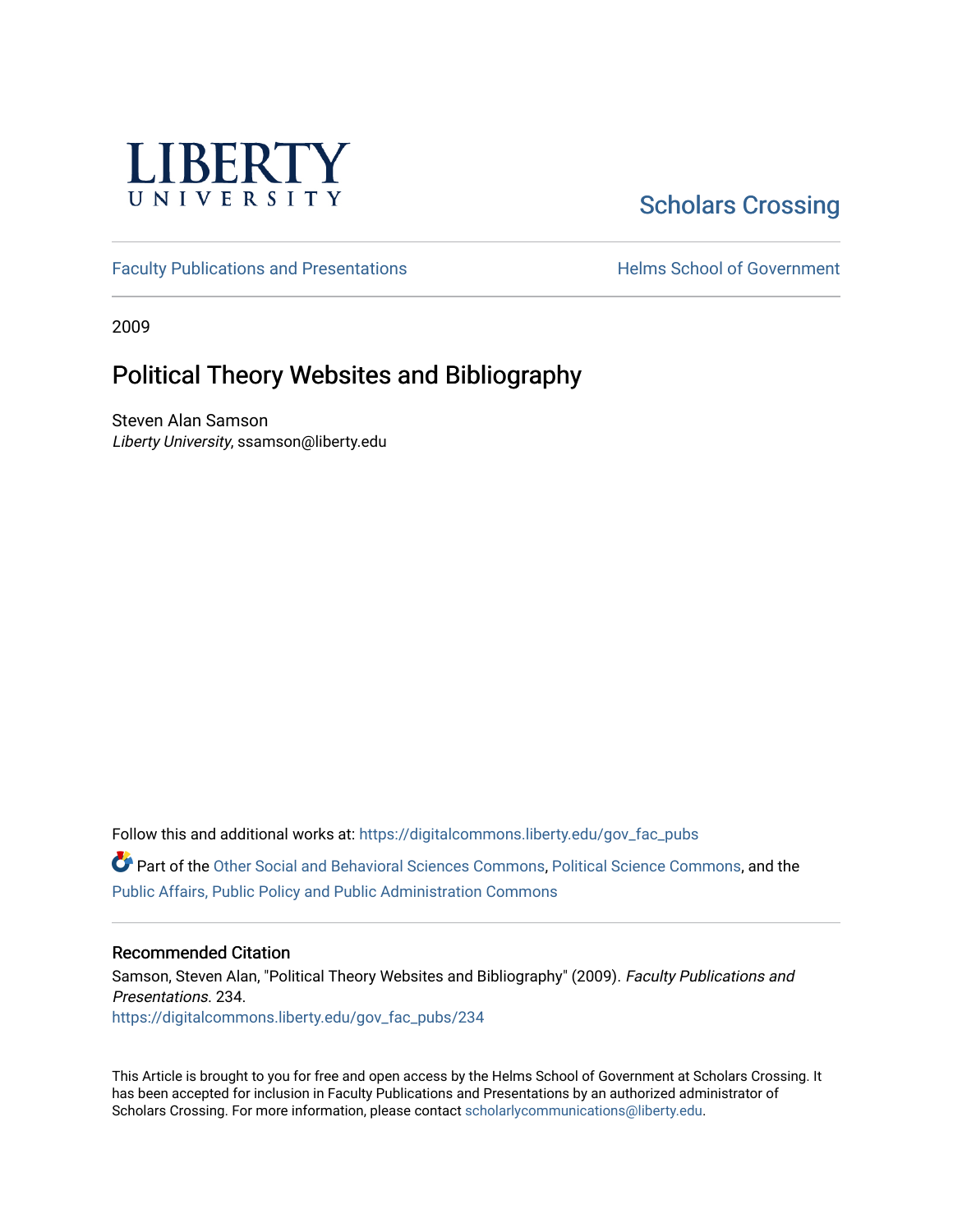## **POLITICAL THEORY RESOURCES SELECTED WEBSITES, rev. 2009 Steven Alan Samson**

#### **ARTS AND MEDIA**

American Film Renaissance: [http://www.afrfilmfestival.com](http://www.afrfilmfestival.com/) Godawa, Brian (Christian screenwriter and movie critic):<http://www.godawa.com/> Gilbert! (Gilbert Keith Chesterton):<http://www.gilbertmagazine.com/> The Legacy Project (modern cataclysms): [http://www.legacy-project.org](http://www.legacy-project.org/) Liberty Film Festival: [http://www.libertyfilmfestival.com](http://www.libertyfilmfestival.com/) Mars Hill Audio (Ken Myers):<http://www.marshillaudio.org/> Stefan Landsberger's Chinese Propaganda Poster Pages:<http://www.iisg.nl/~landsberger/> **HISTORICAL, CULTURAL, RELIGIOUS, AND EDUCATIONAL ORGANIZATIONS** Acton Institute: [www.acton.org](http://www.acton.org/) American Christian History Institute (James Rose):<http://www.achipa.com/> American Vision (Gary DeMar):<http://www.americanvision.org/> Ashbrook Center:<http://www.ashbrook.org/> Association for Classical Christian Education (Douglas Wilson): [www.classicalhomeschooling.org](http://www.classicalhomeschooling.org/) Boundless: [www.boundless.org](http://www.boundless.org/) Catholic Educator's Resource Center (CERC): [http://www.catholiceducation.org](http://www.catholiceducation.org/) Center for Public Justice: [www.cpjustice.org](http://www.cpjustice.org/) Center for the Study of the Great Ideas (Mortimer Adler):<http://www.thegreatideas.org/> Christian Research Institute: [http://www.equip.org](http://www.equip.org/) Claremont Institute (Straussian): [www.claremont.org](http://www.claremont.org/) Coalition on Revival (Jay Grimstead): [www.reformation.net](http://www.reformation.net/) Contra Mundum: [http://www.contramundum.org](http://www.contramundum.org/) Cornerstone Forum (Gil Bailie, a René Girard protégé): <http://www.test-cornerstone.org/index.html> Credenda/Agenda (Douglas Jones):<http://www.credenda.org/> Cultural Conservatism: [www.culturalconservatism.org](http://www.culturalconservatism.org/) Ethics and Public Policy Center: [www.eppc.org](http://www.eppc.org/) Family Research Council: [www.frc.org](http://www.frc.org/) Foundation for American Christian Education: [www.face.net](http://www.face.net/) Foundation for Economic Education: [www.fee.org](http://www.fee.org/) Ignatius Insight:<http://www.ignatiusinsight.com/> Institute for Religion and Democracy: [http://www.ird-renew.org](http://www.ird-renew.org/) Intercollegiate Studies Institute: [www.isi.org](http://www.isi.org/) First Principles Journal:<http://www.firstprinciplesjournal.com/> Internet Christian Library:<http://www.iclnet.org/> Mayflower Institute (Marshall Foster):<http://www.mayflowerinstitute.com/> McKenzie Study Center and Gutenberg College: [www.mckenziestudycenter.org](http://www.mckenziestudycenter.org/) New Criterion (Hilton Kramer and Roger Kimball): [www.newcriterion.com](http://www.newcriterion.com/) Plymouth Rock Foundation (Charles Hull Wolfe):<http://www.plymrock.org/> Probe Ministries (Kerby Anderson): [www.probe.org](http://www.probe.org/) Reformation Covenant Church (RCC):<http://www.reformationcovenant.org/> Summit Ministries (David Noebel): [www.summit.org](http://www.summit.org/) Teaching Home: [www.teachinghome.com](http://www.teachinghome.com/) Touchstone: A Journal of Mere Christianity:<http://www.touchstonemag.com/> Trinity Forum: [www.ttf.org](http://www.ttf.org/) University Bookman (Kirk Center):<http://www.kirkcenter.org/bookman/index.html> Vision Forum (Doug Phillips):<http://www.visionforum.com/> Watchman Fellowship of Alabama (anti-cult): <http://www.wfial.org/index.cfm?fuseaction=archives.index&#V>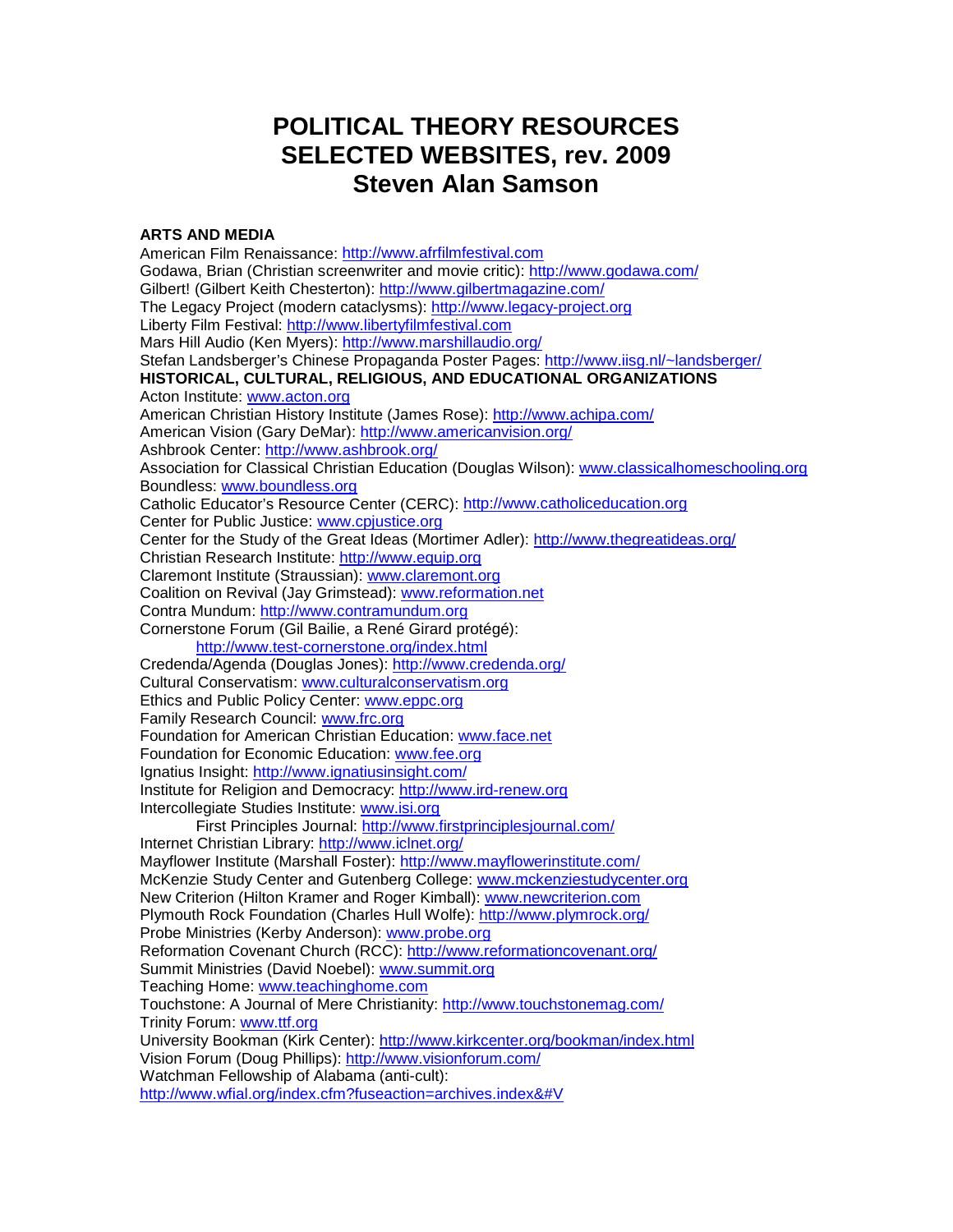WallBuilders (David Barton): [www.wallbuilders.com](http://www.wallbuilders.com/) Wilberforce Forum (Chuck Colson): [http://www.wilberforce.org](http://www.wilberforce.org/) Williamsburg Charter: [www.religioustolerance.org/wil\\_burg.htm](http://www.religioustolerance.org/wil_burg.htm) Young America's Foundation (Ron Robinson): [www.yaf.org](http://www.yaf.org/) **INDIVIDUAL THINKERS AND CRITICS** Bastiat, Frederic: [http://bastiat.org](http://bastiat.org/) Budziszewski, J. [http://www.boundless.org/2002\\_2003/departments/theophilus](http://www.boundless.org/2002_2003/departments/theophilus) \_\_\_\_\_\_\_\_. [http://www.boundless.org/2000/Regulars/office%5Fhours/](http://www.boundless.org/2000/Regulars/office_hours/) Common Law Review (Ruben Alvarado): [www.commonlawreview.com](http://www.commonlawreview.com/) Dooyeweerd Centre for Christian Philosophy: [www.redeemer.on.ca/Dooyeweerd-Centre](http://www.redeemer.on.ca/Dooyeweerd-Centre) Free to Choose (Milton Friedman): [www.freetochoose.com](http://www.freetochoose.com/) Kirk, Russell: [www.kirkcenter.org](http://www.kirkcenter.org/) [www.townhall.com/notables/](http://www.townhall.com/notables/) Kuehnelt-Leddihn, Erik von: [www.townhall.com/phillysoc/erik.htm](http://www.townhall.com/phillysoc/erik.htm) <http://www.intellectualconservative.com/article3646.html> [http://www.andrewrogers.net/admire/K-L\\_books.html](http://www.andrewrogers.net/admire/K-L_books.html) Lewis, C. S. [www.cslewis.org](http://www.cslewis.org/) Nickel, James D. [www.biblicalchristianworldview.net](http://www.biblicalchristianworldview.net/) Reisman, Judith (critic of Alfred Kinsey): [http://www.drjudithreisman.org](http://www.drjudithreisman.org/) Rosenstock-Huessy, Eugen.<http://www.argobooks.org/> Schaeffer, Francis.<http://www.labri.org/> \_\_\_\_\_\_\_\_. [www.rationalpi.com](http://www.rationalpi.com/) Schall, James V.<http://www9.georgetown.edu/faculty/schallj/> <http://www.morec.com/schall/> [www.ewtn.com/library/THEOLOGY/FR92401.htm](http://www.ewtn.com/library/THEOLOGY/FR92401.htm) Scruton, Roger. [http://www.rogerscruton.com](http://www.rogerscruton.com/) \_\_\_\_\_\_\_\_.<http://www.morec.com/scruton.htm> Solzhenitsyn, Aleksandr (from Pegasos).<http://www.kirjasto.sci.fi/alesol.htm> Sowell, Thomas[: www.tsowell.com](http://www.tsowell.com/) Strauss, Leo. [www.straussian.net](http://www.straussian.net/) Voegelin, Eric. [www.ericvoegelin.org](http://www.ericvoegelin.org/) Willliams, Walter E.<http://www.gmu.edu/departments/economics/wew/index.html> **POLITICAL, PUBLIC POLICY, AND LEGAL ORGANIZATIONS** American Conservative Union: [www.conservative.org](http://www.conservative.org/) American Conservative Union Foundation: [www.acuf.org](http://www.acuf.org/) American Enterprise Institute: [www.aei.org](http://www.aei.org/) Break Point (Charles Colson's Prison Fellowship): [www.breakpoint.org](http://www.breakpoint.org/) Brookings Institution: [www.brook.edu](http://www.brook.edu/) CATO Institute: [www.cato.org](http://www.cato.org/) Christian Coalition of America: [www.cc.org](http://www.cc.org/) Civitas:<http://www.civitas.org.uk/> Concerned Women for America (Beverly LaHaye): [www.cwfa.org](http://www.cwfa.org/) Eagle Forum (Phyllis Schlafly): [www.eagleforum.org](http://www.eagleforum.org/) Foreign Policy Research Institute: [www.fpri.org](http://www.fpri.org/) Free Congress Foundation: [www.freecongress.org](http://www.freecongress.org/) Front Page Magazine (David Horowitz):<http://www.frontpagemagazine.com/> Future of Freedom Foundation: [www.fff.org](http://www.fff.org/) Heritage Foundation: [www.heritage.org](http://www.heritage.org/) Manhattan Institute:<http://www.manhattan-institute.org/> City Journal:<http://www.city-journal.org/> Minding the Campus: Reforming Our Universities<http://www.mindingthecampus.com/> National Center for Policy Analysis:<http://www.ncpa.org/> Philadelphia Society:<http://www.phillysoc.org/> Policy Review (Hoover Institution): [www.policyreview.org](http://www.policyreview.org/) Rutherford Institute (John W. Whitehead): [www.rutherford.org](http://www.rutherford.org/) Town Hall (conservative/classical liberal clearinghouse): [www.townhall.com](http://www.townhall.com/)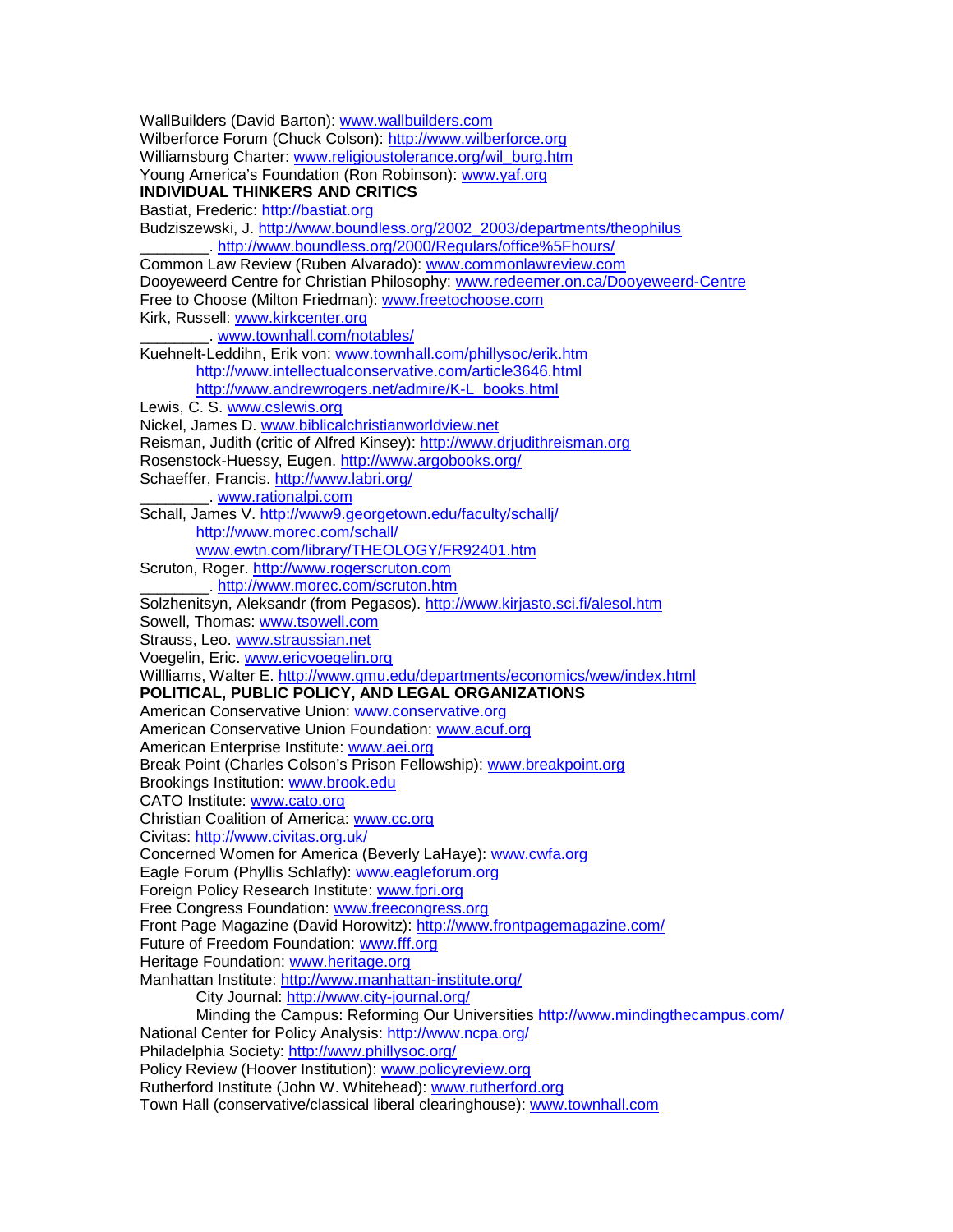#### **NEWS, COMMENTARY, BLOGS, AND BOOK REVIEWS**

American Conservative: [www.amconmag.com](http://www.amconmag.com/) (Pat Buchanan: paleoconservative) American Thinker:<http://www.americanthinker.com/> Asia Times: <http://www.atimes.com/> Brussels Journal:<http://www.brusselsjournal.com/> The City Journal:<http://www.city-journal.org/> Commentary:<http://www.commentarymagazine.com/> (John Podhoretz: neo-conservative) Crunchy Con (Rod Dreher):<http://blog.beliefnet.com/crunchycon/> First Things:<http://www.firstthings.com/> (Richard John Neuhaus: Catholic conservative) Front Porch Republic:<http://www.frontporchrepublic.com/> Global Politician:<http://www.globalpolitician.com/> Hoover Institution:<http://www.hoover.org/publications/policyreview> (Policy Review) Human Events:<http://www.humanevents.com/> (conservative political news weekly)Internet Public Library:<http://www.ipl.org/div/news/> The Mises Review:<http://www.mises.org/periodical.aspx?Id=2> (David Gordon: libertarian) National Review: <http://www.nationalreview.com/> (William F. Buckley, Jr.: conservative) The New Republic:<http://www.tnr.com/>(liberal) Pajamas Media:<http://www.pajamasmedia.com/> RealClearPolitics:<http://www.realclearpolitics.com/> Spengler (David Goldman):<http://www.atimes.com/atimes/others/spengler.html> \_\_\_\_\_\_\_\_.<http://www.firstthings.com/blogs/spengler/> \_\_\_\_\_\_\_\_.<http://blog.atimes.net/> Steyn, Mark.<http://www.marksteyn.com/> Weekly Standard:<http://www.weeklystandard.com/> (William Kristol, Fred Barnes:

neo-conservative)

### **BOOK LISTS**

Literate Values:<http://www.literatevalues.org/greatbooks.htm>

National Review: The 100 Best Non-Fiction Books of the Century

[http://www.nationalreview.com/100best/100\\_books.html](http://www.nationalreview.com/100best/100_books.html)

Wilson Revolution Unplugged: [http://www.atimes.com/atimes/Front\\_Page/KD18Aa01.html](http://www.atimes.com/atimes/Front_Page/KD18Aa01.html)

### **SELECTED BIBLIOGRAPHY**

\*especially recommended +outlines and tests

- \*+Anderson, Brian C. Democratic Capitalism and Its Discontents. Wilmington, DE: ISI Books, 2007. 177pp. Incisive analysis of representative figures of contemporary western political theory on both right and left, including François Furet, John Gray, Francis Fukuyama, Antonio Negri, John Rawls, Bertrand de Jouvenel, Jean-Paul Sartre, John Kekes, Marcel Gauchet, and Pierre Manent.
- Austen, Jane. Pride and Prejudice, ed. James Kinsley. Oxford: Oxford World Classics, 1998. 298pp. A comedy of manners that appraises the folly of each: pride *and* prejudice.
- \*Barr, Stringfellow. Voices That Endured: The Great Books and the Active Life, New York: Prentice-Hall, 1971. 206pp. A very readable invitation to intellectual discourse with some of the great thinkers of western civilization by one of the founders of the Great Books curriculum. Personal copy.
- +Barzun, Jacques. From Dawn to Decadence: 500 Years of Western Cultural Life: 1500 to the Present. New York: HarperCollins, 2000. 802pp. This summation by one of our great educators, cultural historians, and masters of the Great Books curriculum was a New York Times bestseller. Read any one of its four parts. CB 245 B365
- +Beard, Mary, and John Henderson. Classics: A Very Short Introduction. New York: Oxford University Press, 2000 [1995]. 123pp. Artfully written historical detective story that tells how modern classical scholarship developed.
- Bénéton, Philippe. Equality by Default: An Essay on Modernity as Confinement, trans. Ralph Hancock. Wilmington, DE: ISI Books, 2004.
- Berdyaev, Nicolas. The Fate of Man in the Modern World. Ann Arbor: University of Michigan] Press, 1961 [1935]. 131pp. Meditations on Christianity and culture by the Russian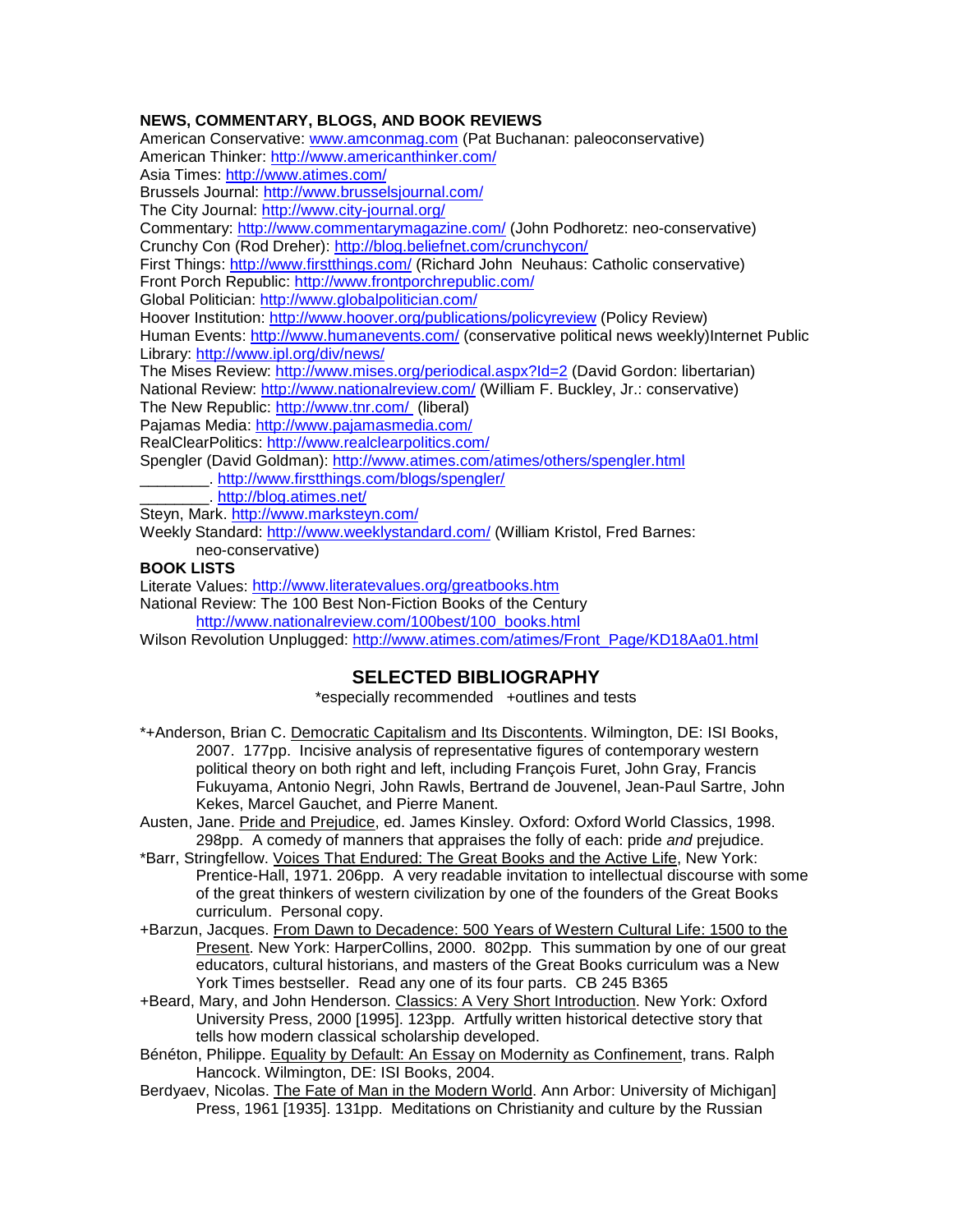philosopher and mystic.

\_\_\_\_\_\_\_\_. The Origin of Russian Communism. Ann Arbor: University of Michigan Press, 1960 [1937]. 188pp. The development of Russian communism as a substitute faith combining western ideas and the messianic tradition of Russian orthodoxy. HX 312 B42

- Bernanos, Georges. The Diary of a Country Priest, trans. Pamela Morris. New York: Macmillan, 1937. A great spiritual novel and critique of modern life by the conservative French Catholic novelist and essayist.
- Bertalanffy, Ludwig von. Robots, Men, and Minds: Psychology in the Modern World. New York: George Braziller, 1967. 115pp. The 1966 Heinz Werner Inaugural Lectures at Clark University by the theoretical biologist and proponent of general systems theory designed to overcome the prevailing positivistic philosophy.
- Bloom, Allan. The Closing of the American Mind: How Higher Education Has Failed Democracy and Impoverished the Souls of Today's Students. New York: Simon & Schuster, 1987. 382pp. Written by a Straussian political philosopher and highly renowned University of Chicago professor, this was the big New York Times bestseller in 1987. See the first part. E 169.1 B653
- Blumenfeld, Samuel L. Is Public Education Necessary? Old Greenwich, CT: Devin-Adair, 1981. 249pp. The utopian socialist and German romantic (Transcendentalist) origins of American public education with special attention to the role of Horace Mann. LA 212 B58 . N.E.A.: Trojan Horse in American Education. Boise, ID: Paradigm, 1984. 262pp. L 13 N49 B58
- Bobbitt, Philip. The Shield of Achilles: War, Peace, and the Course of History. New York: Anchor Books, 2002. 823pp. Bobbitt, who is LBJ's nephew, is a professor of law at the University of Texas and has served with the National Security Council. Parts I and III of Book I are particularly relevant.
- Boorstin, Daniel J. The Genius of American Politics. Chicago: University of Chicago Press, 1953. 189pp. Practicality rather than great theories account for the American success, according to this Jeffersonian scholar who later served as Librarian of Congress. JA 84 U5 B6
- Brookhiser, Richard. Founding Father: Rediscovering George Washington. New York: Free Press, 1996. 199pp. E 312 B65
- Brown, Colin. Philosophy and the Christian Faith: A Historical Sketch from the Middle Ages to the Present Day. London: Inter-Varsity Press, 1969. 289pp. BR 100 B65
- +Budziszewski, J. The Revenge of Conscience: Politics and the Fall of Man. Dallas: Spence, 1999. 145pp. An application of Biblical and historical natural law principles to an exploration of the moral and political consequences of sin and the conscience, seen as dynamic forces. JA 79 B832
	- \_\_\_\_\_\_\_\_. Written on the Heart: The Case for Natural Law. Downers Grove, IL: InterVarsity Press, 1997. 228pp.
- Cassirer, Ernst. Language and Myth, trans. Susanne K. Langer. New York: Harper and Brothers, 1946. 99pp. A German philosopher's analysis of the non-rational thought processes that go to make up culture.
- Chandler, Robert. Shadow World: Resurgent Russia, the Global New Left, and Radical Islam. Washington, DC: Regnery, 2008. A strategic analysis of interactions among radical threats to security.
- Chilton, David. Productive Christians in an Age of Guilt Manipulators: A Biblical Response to Ronald Sider. Tyler, TX: Institute for Christian Economics, 1981. 201pp. A free-market and somewhat polemical challenge to Sider's Rich Christians in an Age of Hunger but never publicly acknowledged even through its subsequent editions. BS 680 P47 C54
- Clinton, David. Tocqueville, Lieber, and Bagehot: Liberalism Confronts the World. New York: Palgrave Macmillan, 2003. 121pp. I wrote a review of this study of the international thought of the three classical liberals for Review of Politics.
- Cosgrove, Mark P. The Amazing Body Human: God's Design for Personhood. Grand Rapids, MI: Baker Book House, 1987. 198pp. A Christian psychologist's review of distinctively human traits that reveal God's creativity.
- Cristaudo, Wayne. Power, Love, and Evil: Contribution to a Philosophy of the Damaged.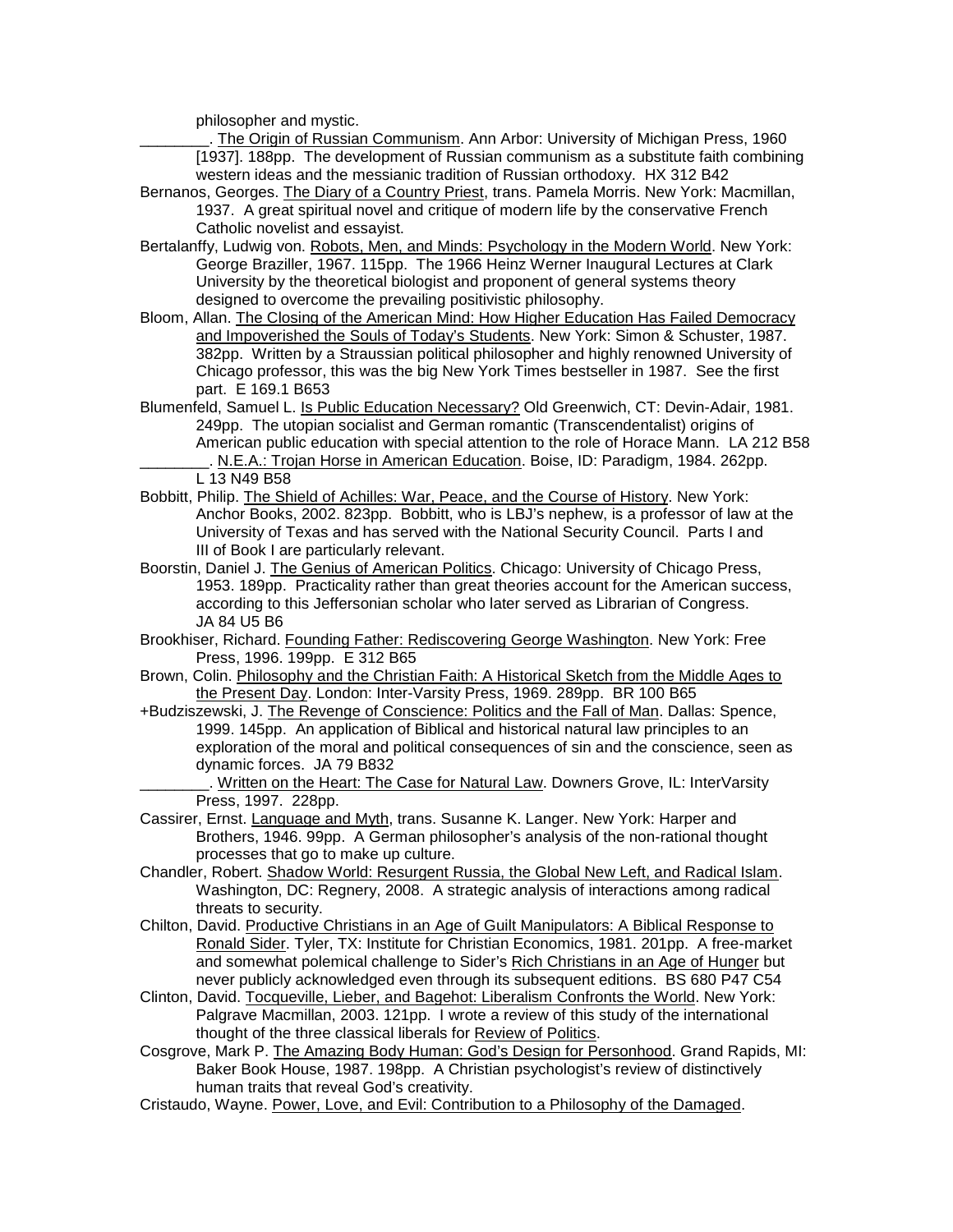Amsterdam: Rodopi, 2008. 146pp. A political theorist's application of the insights of Eugen Rosenstock-Huessy and Franz Rosenzweig to a consideration of the catastrophes that damage and so often derail individuals and peoples.

- Dalrymple, Theodore [Anthony M. Daniels]. Our Culture, What's Left of It: The Mandarins and the Masses. Chicago: Ivan R. Dee, 2005. Well-crafted essays on man's propensity for evil by a world traveler, journalist, and retired physician/psychiatrist who practiced in hospitals in Zimbabwe and Tanzania and, until 2004, was a staff doctor at a prison and public hospital in Birmingham.
- Dark, David. Everyday Apocalypse: The Sacred Revealed in Radiohead, the Simpsons and Other Pop Culture Icons. Grand Rapids: Brazos Press, 2002. 156 pp. Other chapters are devoted to Flannery O'Connor and the Coen brothers.
- Delsol, Chantal. The Unlearned Lessons of the Twentieth Century: An Essay on Late Modernity. Wilmington, DE: ISI Books, 2006. 202pp. "The twentieth century is the story of the dismantling of the idea of humanity, a process that gave rise to a disintegration of the essential common world that took so many centuries to build. This disintegration served as the prerequisite and foundation for the possibility of totalitarianism." (p. 15)
- Djilas, Milovan. The New Class: An Analysis of the Communist System. New York: Frederick A. Praeger, 1957. Written in prison by the ex-Communist vice president of Yugoslavia, who lived to see the fall of Communism. HX 365.5 D49
- Dooyeweerd, Herman. The Christian Idea of the State. Nutley, NJ: Craig Press, 1975. 50pp. The 1936 lecture to the Antirevolutionary Party in the Netherlands by the Dutch Christian philosopher and professor of law at the Free University of Amsterdam. Dooyeweerd (1894-1977) identified fifteen spheres or modalities, each of which is self-governing in a manner similar to Abraham Kuyper's idea of sphere sovereignty and the Roman Catholic idea of subsidiarity. Dooyeweerd's seven spheres of social discipline are lingual (semantics), social, economic, aesthetic, juridical (law), moral (ethics), and fiducial (faith). For a fuller discussion, see [http://www.rechten.vu.nl/dbfilestream.asp?id=1894\]](http://www.rechten.vu.nl/dbfilestream.asp?id=1894).
- Dostoevsky, Fyodor. The Grand Inquisitor, ed. Charles B. Guignon, trans. Constance Garnett. Indianapolis; Hackett, 1993. Classic. Selected chapters (Book V, chs. 3-5, Book VI) from The Brothers Karamazov that deal with the nature of God and man that dramatizes the temptations in the wilderness. Ellis Sandoz has written a study of it entitled Political Apocalypse. PG 3326 B7 G3 (full novel)
- \*+Draper, James T., and Forrest E. Watson. If the Foundations Be Destroyed. Nashville: Thomas Nelson, 1984. 174pp. An American history from a Christian perspective written with the assistance of R. J. Rushdoony and Otto J. Scott. BR 515 D75
- East, John P. The American Conservative Movement: The Philosophical Founders. Chicago: Regnery, 1986. Essays on Russell Kirk, Richard Weaver, Frank Meyer, Willmoore Kendall, Leo Strauss, Eric Voegelin, and Ludwig von Mises by conservative war veteran, political science professor, and U.S. Senator from North Carolina. Personal copy.
- Ellul, Jacques. The Presence of the Kingdom, trans. Olive Wyon. New York: Seabury Press, 1967 [1948]. 153pp. An early work that blends politics and theology by a French resistance leader, law professor, Protestant law theologian and one-time deputy mayor of Bordeaux. BV 4501 E588
- Elshtain, Jean Bethke. Sovereignty: God, State, and Self. The Gifford Lectures. New York: Basic Books, 2008. Sovereignty is an "inescapable concept." As R. J. Rushdoony put it: [People] "may deny God's *sovereignty*, but they cannot stop believing in sovereignty; they merely transfer it to man or to the State."
- \*+Evans, M. Stanton. The Theme Is Freedom. Washington, DC: Regnery, 1994. Excellent history of the religious, legal, political, and intellectual traditions behind our constitutional system, shown in contrast with what he calls "the liberal history lesson." Evans is a Christian and conservative journalist/scholar. (Out-of-print but available through Young America's Foundation in DC) BR 517 E83
- Finkielkraut, Alain. In the Name of Humanity: Reflections on the Twentieth Century, trans. Judith Friedlander. New York: Columbia University Press, 2000 [1996]. 112pp. The failure of humanitarianism and the problems of globalization in the "despotic century."
- \*Frankl, Viktor E. Man's Search for Meaning: An Introduction to Logotherapy. New York: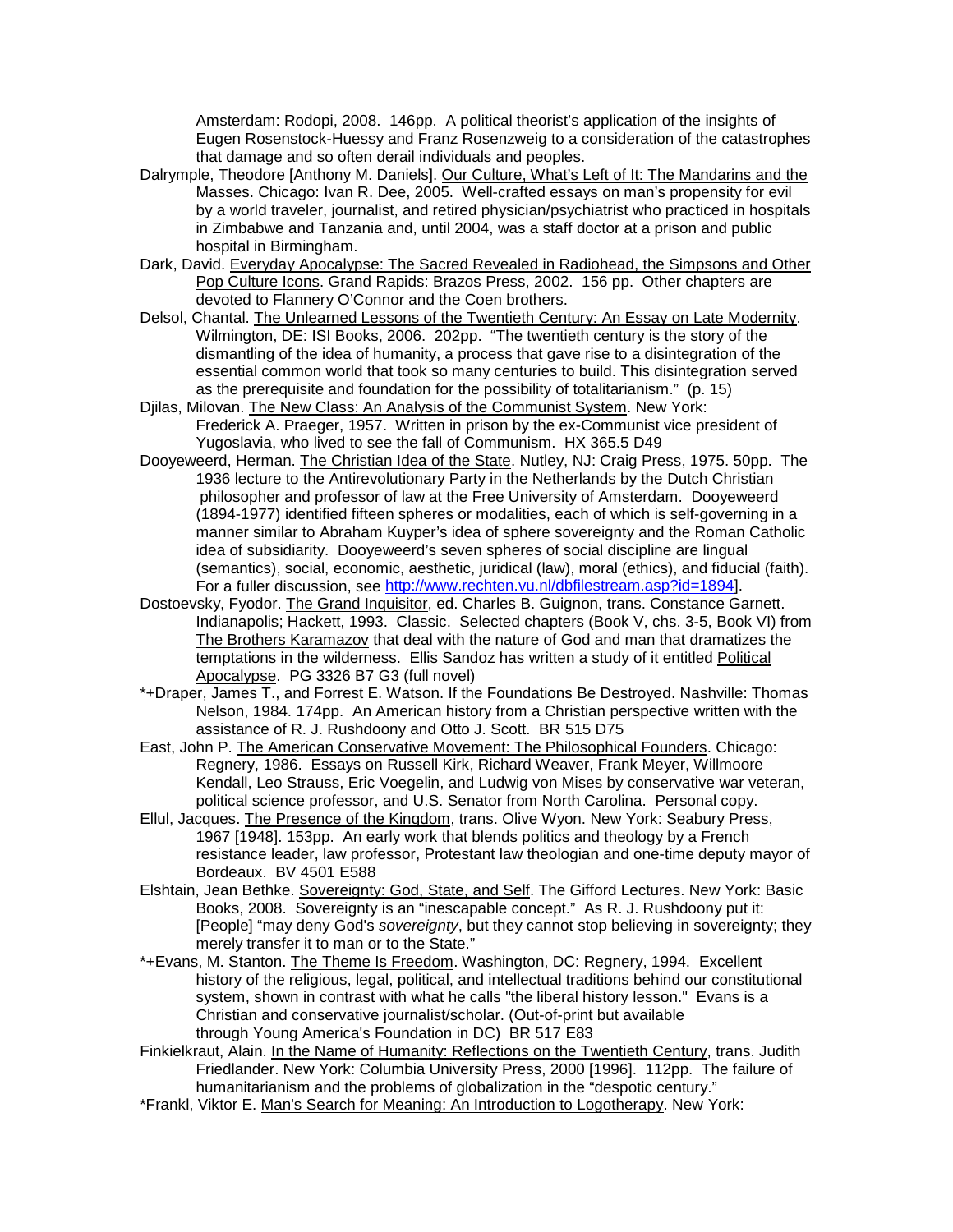Washington Square, 1963. 214pp. One of the great books of the twentieth century. A psychotherapist's reflections on his concentration camp experiences and an introduction to Logotherapy. D 805 G3 F7233; D 810 J4 F72713

Frye, Northrop. The Educated Imagination. The Massey Lectures. Toronto: CBC Enterprises, 1963. 68pp. An introduction to Frye's theories of literature and education.

- Gellner, Ernest. Conditions of Liberty: Civil Society and Its Rivals. London: Penguin, 1996 [1994]. Adam Ferguson's idea of civil society as a model is contrasted with Marxism and the Islamic *umma*.
- Girard, René. Deceit, Desire, and the Novel, trans. Yvonne Freccero. Baltimore: Johns Hopkins Press, 1966. 314pp. Girard's first book, a study of Cervantes, Stendhal, Flaubert, Dostoevsky, and Proust. Mimetic desire is introduced as "triangular desire."

The Girard Reader, ed. James G. Williamson. New York: Crossroad Herder, 1996. 294pp. An introduction to Girard's mimetic theory that draws together selections from his major writings as well as interviews.

I See Satan Fall Like Lightning, trans. James G. Williams. Maryknoll, NY: Orbis, 2001. 193pp. Girard explores a number of Biblical themes as he seeks to develop a Christian anthropology and shows how the Bible serves as an antidote to the scapegoating and persecution he sees at the heart of other religions.

. Oedipus Unbound: Selected Writings on Rivalry and Desire, ed. Mark R. Anspach. Stanford: Stanford University Press, 2004. 123pp. The editor's nearly fifty page introduction is an excellent guide to Girard's work.

\_\_\_\_\_\_\_\_. The Scapegoat, trans. Yvonne Freccero. Baltimore: Johns Hopkins University Press, 1986 [1982]. 212pp. Chapters on stereotypes of persecution, Teotihuacan, the Passion, the death of John the Baptist, Peter's denial, the Gerasene demons, and Satan.

A Theater of Envy: William Shakespeare. New York: Oxford University Press, 1991. 355pp. Girard examines the development of mimetic desire as an increasingly sophisticated theme in Shakespeare's work. Girard's review of several plays (and a lecture on Shakespeare in James Joyce's Ulysses) bears comparison with the analyses of Harold C. Goddard and Harold Bloom.

\_\_\_\_\_\_\_\_. Things Hidden From the Foundation of the World. Stanford: Stanford University Press, 1987 [1978]. The text is a series of dialogues and interviews on Girardian themes.

\_\_\_\_\_\_\_\_. "To Double Business Bound": Essays on Literature, Mimesis, and Anthropology. Baltimore: Johns Hopkins University Press, 1978. 229pp. Studies in Dante, Camus, Dostoevsky, madness, comedy, the plague, Lévi-Strauss, and violence. PN 47 G5 Violence and the Sacred, trans. Patrick Gregory. Baltimore: Johns Hopkins

University Press, 1977 [1972]. 318pp. Girard's initial foray into the subject of mythology, sacrifice, and religion, focusing on Oedipus and Dionysus as well as the theories of Frazer, Freud, and Lévi-Strauss. BL 600 G5413

Golsan, Richard J. An Introduction to René Girard and Myth. New York: Routledge, 1993. 179pp. The book features an overview and analysis of Girard's major themes, followed by an interview and Girard's "A Venda Myth Analyzed."

Gottfried, Paul Edward. After Liberalism: Mass Democracy in the Managerial State. Princeton, NJ: Princeton University Press, 1999. 141pp. A conservative political theorist examines how the managerial state has replaced traditional liberalism. JC 479 G67

Grant, George. Bringing in the Sheaves: Transforming Poverty into Productivity. Atlanta, GA: American Vision Press, 1985. 213pp. Much of the material for this early work was first presented in the author's daily radio program, "The Christian Worldview." BV 639 P6 G69

+Gress, David. From Plato to NATO: The Idea of the West and Its Opponents. New York: Free Press, 1998. 559pp. Intellectual history of the historiography of western civilization by a Danish-American international affairs specialist. Any five chapters from one through seven. CB 425 G745

Guinness, Os. The Dust of Death: A Critique of the Establishment and the Counter Culture – and A Proposal for a Third Way. Downers Grove, IL: InterVarsity Press, 1973. A Christian cultural critique by a protégé of Francis Schaeffer. CB 428 G84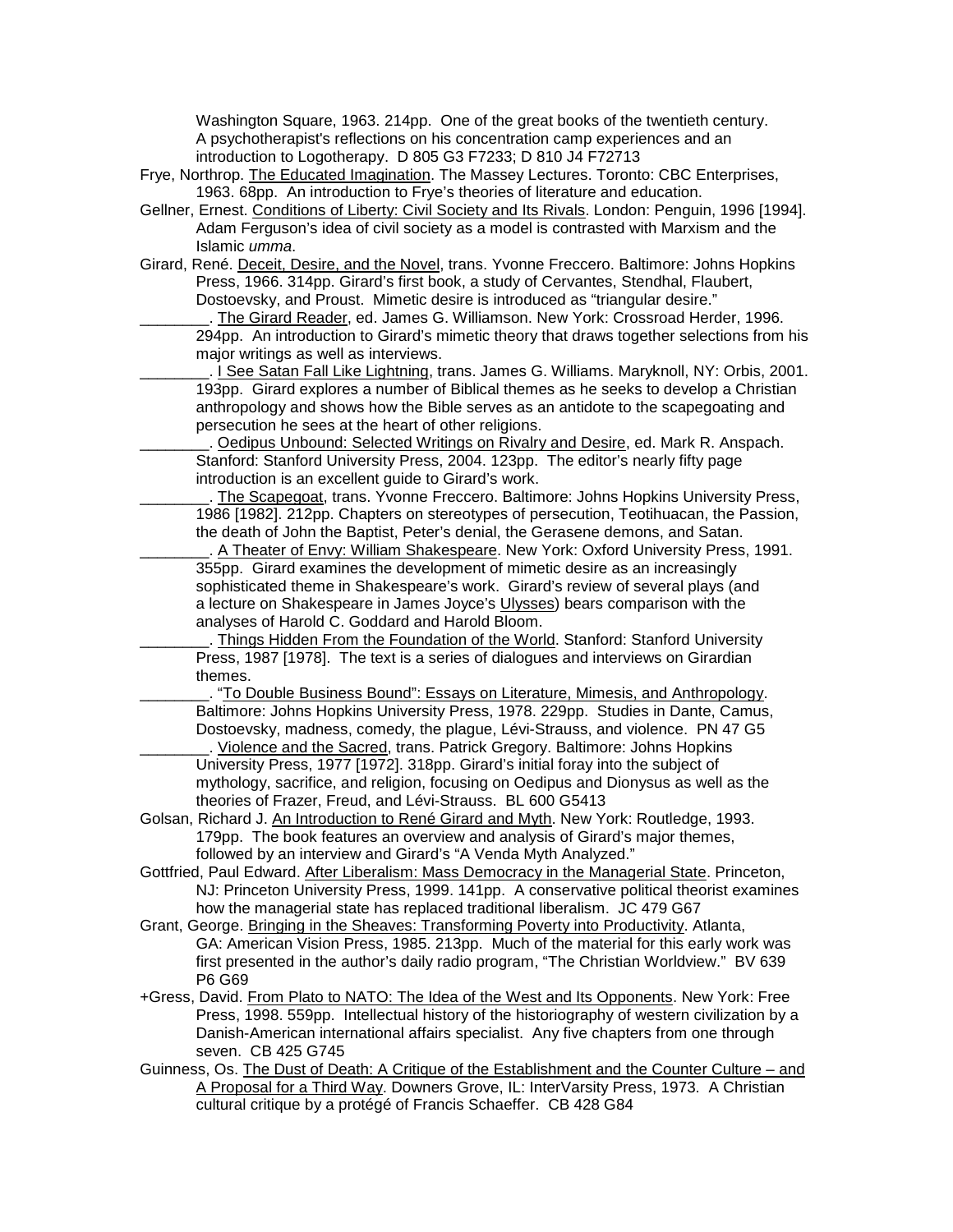Time for Truth: Living Free in a World of Lies, Hype & Spin. Grand Rapids, MI: Baker Books, 2000.

- Hall, Edward T. The Hidden Dimension. Garden City, NY: Anchor, 1966. 195pp. Organization of space and its expression and effects in animal and human behavior, including crosscultural comparisons between Germans, English, French, Japanese, and Arabs. BF 469 H3
- . The Silent Language. Greenwich, CT: Fawcett, 1959. 182pp. An anthropologist's study of the nonverbal dimensions of human communication. HM 258 H3
- Hallowell, John H. The Moral Foundation of Democracy. Indianapolis: Liberty Fund, 2007 [1954]. 132pp. Hallowell was a Christian political scientist and associate of Eric Voegelin.
- +Hanson, Victor Davis. Mexifornia: A State of Becoming. San Francisco: Encounter, 2003. Hanson, who is a classics scholar and a farmer near Fresno, is also one of our most Influential military historians.

..., and John Heath. Who Killed Homer? The Demise of Classical Education and the Recovery of Greek Wisdom. New York: Free Press, 1998. 273pp.

- Harris, Lee. The Suicide of Reason: Radical Islam's Threat to the Enlightenment. New York: Basic Books, 2007. 237pp.
- Hayek, F. A. The Counter-Revolution of Science: Studies in the Abuse of Reason. New York: Free Press, 1964 [1955]. 206pp. Part One: Scientism and the Study of Society. H 61 H33
- Hebden Taylor, E. L. The Christian Philosophy of Law, Politics and the State: A Study ofthe Political and Legal Thought of Herman Dooyeweerd of the Free University of Amsterdam, Holland as the Basis for Christian Action in the English-Speaking World. Nutley, NJ: Craig Press, 1966. 632pp. An application of Herman Dooyeweerd's cosmonomic lawidea to an examination and Christian critique of political and legal philosophy. The First six chapters lay the foundations.
- Heilbroner, Robert. The Worldly Philosophers: The Lives, Times, and Ideas of the Great Economic Thinkers. New York: Time, 1962 [1953]. A popular introduction to Smith, Malthus, the utopian socialists, Marx and Engels, Veblen, Keynes, and Schumpeter. Hayek is given only brief consideration.
- +Heineman, Robert A. Authority and the Liberal Tradition: A Re-examining of the Cultural Assumptions of American Liberalism. Durham, NC: Carolina Academic Press, 1984. HM 276 H4
- Political Science: An Introduction. New York: McGraw-Hill, 1996. Good overview of the whole political science field by a conservative Alfred University professor.
- Hoffer, Eric. The Temper of Our Time. New York: Harper & Row, 1967. 135pp. Essays by the longshoreman-philosopher, author of The True Believer. HN 27 H64
- Hubben, William. Dostoevsky, Kierkegaard, Nietzsche, and Kafka: Four Prophets of Our Destiny. London: Collier, 1962 [1952]. 175pp. An introduction to existentialism by a Quaker editor who was a German refugee.
- Huntington, Samuel P. Who Are We? The Challenges to America's National Identity. New York: Simon & Schuster, 2004. 366pp.
- Jacobson, Norman. Pride and Solace: The Functions and Limits of Political Theory. New York: Methuen, 1978. Mephistopheles with a light-touch. This is a breezily wicked treatment of Machiavelli, Hobbes, and Rousseau, followed by a plea to reject solace (which as it pertains to political theory appears to be false by definition) in favor of unsparing truth.
- Janik, Allan, and Stephen Toulmin. Wittgenstein's Vienna. New York: Touchstone, 1973. 275pp. The social, cultural, and intellectual milieu within which Ludwig Wittgenstein developed his philosophical themes.
- +Janiskee, Brian P., and Ken Masugi. Democracy in California: Politics and Government in the Golden State. Lanham, MD: Rowman & Littlefield, 2003.
- Jaspers, Karl. The Question of German Guilt, trans. E. B. Ashton. New York: Capricorn Books, 1947. 123pp. Meditation on four levels of guilt by a German existentialist philosopher who, with his Jewish wife, remained in Germany through the war.
- \*Jenkin, Thomas P. The Study of Political Theory. Studies in Political Science. New York: Random House, 1955. 99pp. An introduction to the study of political theory. Personal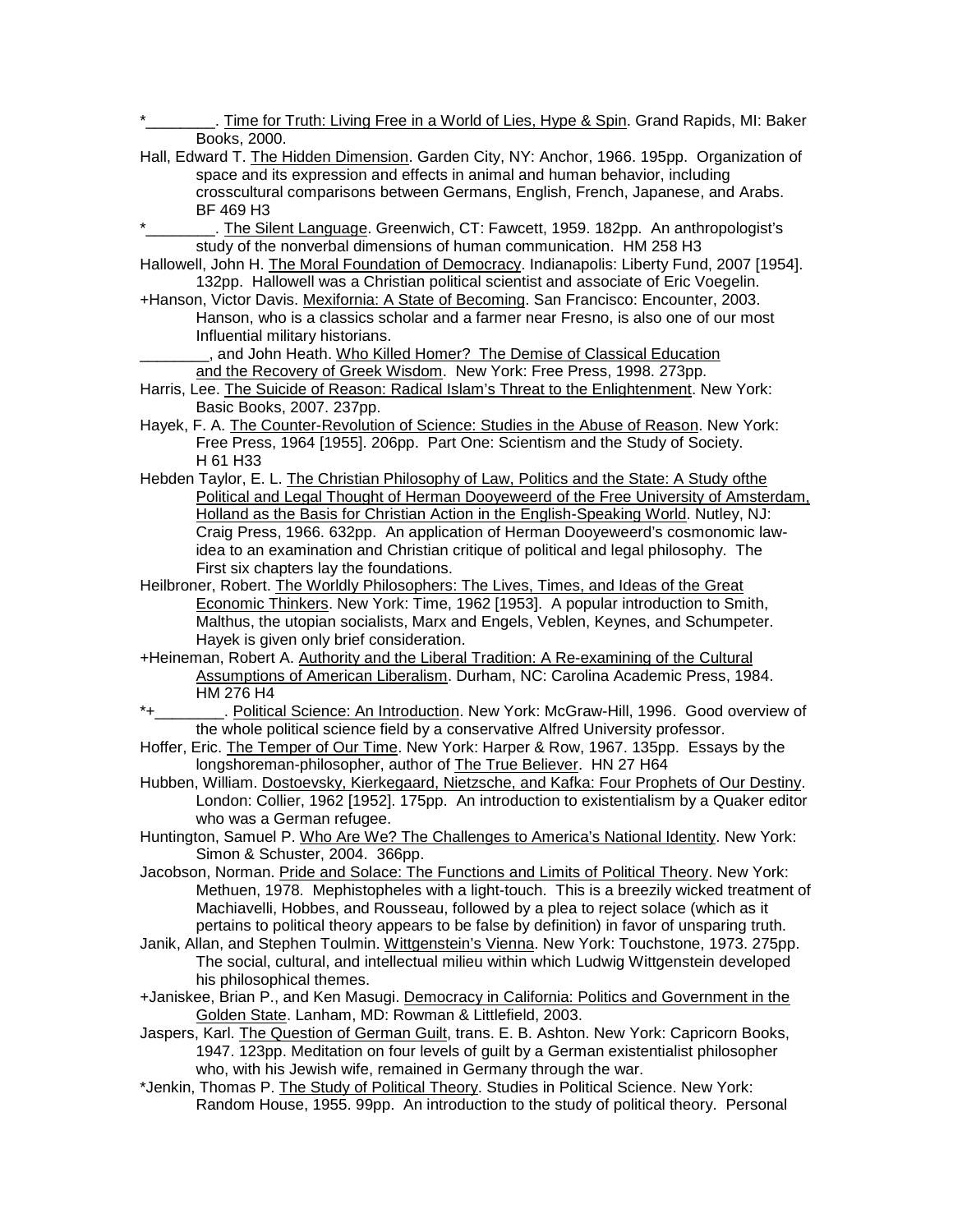copy.

- +Johnson, Paul. Modern Times: The World from the Twenties to the Eighties. New York: Harper & Row, 1983. 734pp. A great synthesis of modern world history. D 421 J64
- Jones, E. Michael. Dionysos Rising: The Birth of Cultural Revolution Out of the Spirit of Music. San Francisco: Ignatius, 1994. 189pp. Wagner, Nietzsche, Schoenberg, and the Diabolic as interpreting by a conservative Catholic intellectual historian who has elsewhere explored the roots of the modern social sciences, architecture, and popular culture.
- Jones, Peter. The Gnostic Empire Strikes Back: An Old Heresy for the New Age. Phillipsburg, NJ: P&R Publishing, 1992. 112pp. A critique of Gnostic religious and intellectual trends written for a popular audience. This was followed by Spirit Wars.
- Jordan, James B. The Law of the Covenant: An Exposition of Exodus 21-23. Tyler, TX: Institute of Christian Economics, 1984. 277pp. An early study by the publisher of Biblical Horizons.
	- Through New Eyes: Developing a Biblical View of the World. Brentwood, TN: Wolgemuth & Hyatt, 1988. An introduction to the highly visual orientation of symbolic theology.
- Jouvenel, Bertrand de. On Power: Its Nature and the History of Its Growth. Boston: Beacon Press, 1962 [1946]. 381pp
- \*+Kaplan, Robert D. The Coming Anarchy: Shattering the Dreams of the Post Cold War. New York: Vintage, 2001. D 860 F353
- . Eastward to Tartary: Travels in the Balkans, the Middle East, and the Caucasus. New York: Random House, 2000.
- . An Empire Wilderness: Travels into America's Future. New York: Vintage, 2000. A seasoned journalist interviews a broad selection of people during his travels through the American West, with forays into Mexico and Canada. F 595.3 K36
- The Ends of the Earth: From Togo to Turkmenistan, From Iran to Cambodia a Journey to the Frontiers of Anarchy. New York: Vintage, 1997. DS 10 K345
- \*Kirk, Russell. America's British Culture. New Brunswick, NY: Transaction, 1993. 106pp. The cultural roots of the American tradition in the language, law, and literature of Britain. E 169.1 K549
- . The Sword of Imagination: Memoirs of a Half-Century of Literary Conflict. Grand Rapids: Eerdmans, 1995. 476pp. Autobiographical reflections on people, places, and events by a unique literary stylist and co-founder of the American conservative movement.
- Kopff, E. Christian. The Devil Knows Latin: Why America Needs the Classical Tradition. Wilmington, DE: ISI Books, 1999. 313pp. Essays in defense of a classical education by a conservative classics professor at the University of Colorado. PA 78 U6 K67
- Kuehnelt-Leddihn, Erik von. Black Banners. Caldwell, ID: Caxton, 1954. A novel, dedicated to the author's European sons and his American daughter, about the interaction between America and Europe, indeed the necessity of marrying them in the struggle against totalitarian and materialistic ideologies.
- . Democracy Revisited. Philadelphia: Intercollegiate Society of Individualists, 1962. 27pp.
	- The Gates of Hell: An Historical Novel of the Present Day, trans. I. J. Collins. New York: Sheed & Ward, 1934 [1932]. 448pp. This novel is both a romantic espionage thriller and a manifesto on the conflict of Christianity and Communism. It was begun by the author in Helsinki and completed in Budapest.
		- The Intelligent American's Guide to Europe. New Rochelle, NY: Arlington House, 1979. 422pp. Not so much a travelogue as a treatise on the historical, geographic, cultural factors that have shaped Europe. After an overview, the author discusses each country, including some of the individual states that vanished into the Soviet Union. It concludes with "America, Europe, and the Continuing War." Personal copy.

. Leftism: From de Sade and Marx to Hitler and Marcuse. New Rochelle, NY: Arlington House, 1974. 443pp. A history of socialistic intellectual and political currents, distinguishing between real and false liberalism and discussing the impact of Leftism on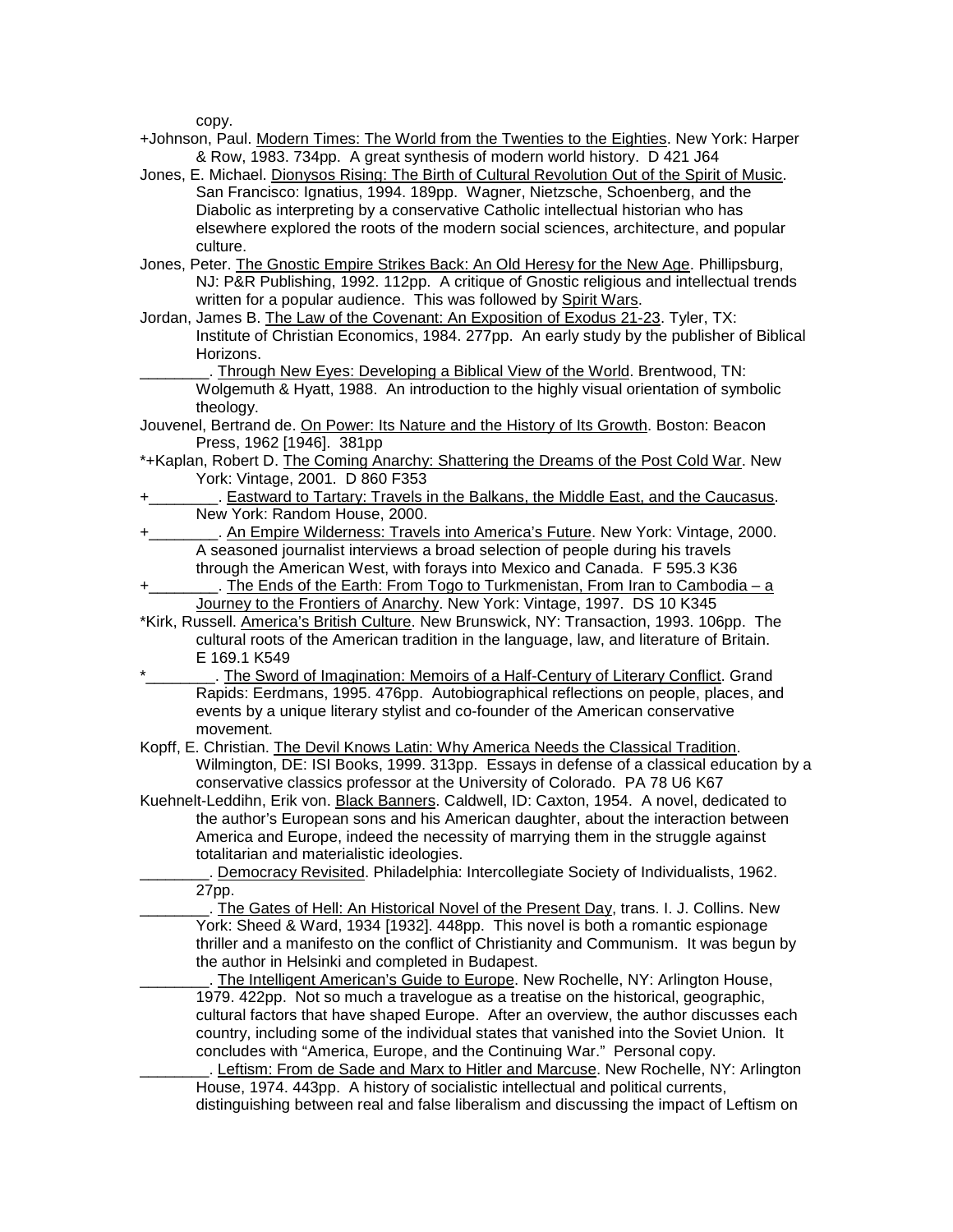American foreign policy. It concludes with an appendix on a forgotten hero of the American war for independence: Charles-Armand Tuffin, Marquis de la Rouërie. JC 571 K79

\_\_\_\_\_\_\_\_. Leftism Revisited: From de Sade and Marx to Hitler and Pol Pot. Washington:

Regnery Gateway, 1990. 340pp. A revision and updating of Leftism with chapters on the New Left, Conservatives and Liberals, and the appendix omitted. JC 571 K793

Liberty or Equality: The Challenge of Our Time. Front Royal: Christendom Press, 1993 [1952]. 284pp. A work of political theory that delineates the relation of democracy and totalitarianism, contrasts monarchism with both, and shows through electoral maps that Nazism thrived where Catholicism was recessive. This reprint edition omits the electoral maps of the original. Personal copy.

\_\_\_\_\_\_\_\_. [Campbell, Francis Stuart Campbell, pseudonym]. The Menace of the Herd: or Procrustes at Large. Milwaukee: Bruce Publishing Company, 1943. 319pp. An analysis of the origins of and spread of totalitarianism. The author is described as follows on the slip cover: "Francis Stuart Campbell has led an adventurous life. Although a scholar, he has always been on the move. He was present in all the hot spots in Europe. There is not a revolution, a revolutionary government, or an upheaval in our times that he has not gone through personally. He was in Nazi Germany during the Reichparteidag; in Soviet Union during the big famine of 1932 and 1934; he witnessed two Austrian revolutions in 1934; he was on the front during the Spanish Civil War; he has seen the Italian Fascism in all its phases. He has observed the Croat unrest and numerous other upheavals of society."

and Christiane von Kuehnelt-Leddihn. Moscow 1979. London: Sheed & Ward, 1946. 314pp. A futuristic novel on the devil and Communist human engineering. PT 2621 U336 M6

\_\_\_\_\_\_\_\_, comp. The Principles of the Portland Declaration: A Guide for the Free World. New York: National Committee of Catholic Laymen, 1982. 21pp.

\_\_\_\_\_\_\_\_. The Timeless Christian. Chicago: Franciscan Herald Press, 1969. 206pp. A collection of essays, including "Monasticism," and illustrations by the author. BR 124 K813

- Kupelian, David. The Marketing of Evil: How Radicals, Elitists, and Pseudo-Experts Sell Us Corruption Disguised as Freedom. Nashville: WND Books, 2005. 240pp. A Christian journalist's examination of the moral nihilism that pervades contemporary culture. Separate chapters single out the selling of gay rights, the myth of church-state separation, the marketing of sex and rebellion to children, the campaign to destroy marriage, the pseudo-scientific sex revolution, America's schools, the media matrix, and unrestricted abortion.
- Kuyper, Abraham. Lectures on Calvinism. The 1898 Stone Lectures at Princeton. Grand Rapids, MI: Wm. B. Eerdmans, 1931. 199pp. Kuyper was a Dutch theologian, legislator, founder of the Free University of Amsterdam, leader of the Antirevolutionary Party founded by Guillaume Groen van Prinsterer, and prime minister of the Netherlands, 1901-05. In 1907 his 70th birthday was the occasion of a national celebration. BX 9422 K8
- L'Amour, Louis. Education of a Wandering Man. New York: Bantam, 1989. 232pp. The self-education of a high school dropout and hobo from North Dakota who became the best-selling writer of western stories. The author's reading lists are included.
- Lawler, Peter Augustine. Aliens in America: The Strange Truth about Our Souls. Wilmington, DE: ISI Books, 2002. 270pp.

Stuck with Virtue: The American Individual and Our Biotechnological Future. Wilmington, DE: ISI Books, 2005. 234 pp. An essay on the persistence of human nature and the importance of virtue by a member of the President's Council on Bioethics.

Lessing, Gotthold Ephraim. Nathan the Wise: A Dramatic Poem in Five Acts, trans. Bayard Quincy Morgan. New York; Frederick Ungar, 1955 [1779[. A plea for religious toleration that makes creative use of the fable of the three rings told in Boccaccio's *Decameron*. PT 2403 A4 P7

\*Lewis, C.S. The Abolition of Man, or, Reflections on Education with Special Reference to the Teaching of English in the Upper Forms of Schools. San Francisco: Harper, 2000 [1946]. 121pp. Classic essay by the great Christian apologist and exemplar of the moral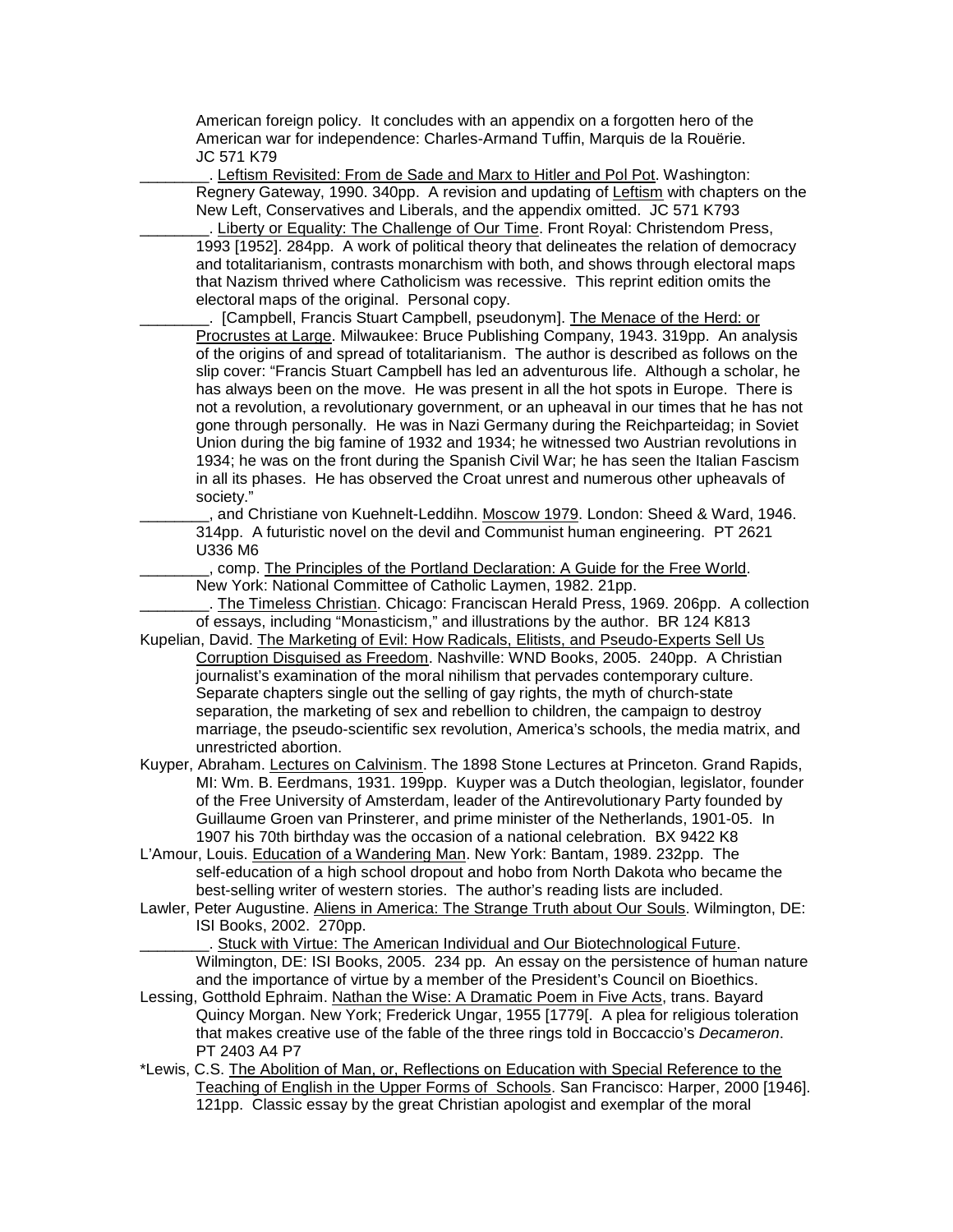imagination on the corruption of education by ideological thinking and the dangers of scientific social engineering. This should be read with the last volume of Lewis's Space trilogy: That Hideous Strength. LB 41 L665; LB 19 L4

- \*Lilla, Mark. The Reckless Mind: Intellectuals in Politics. New York: New York Review Books, 2001. A study of intellectual moths and their fascination with tyrannical Ideologies and revolutionary fervor: what James Billington called "fire in the minds of men." Chapters on Heidegger, Schmitt, Foucault, Derrida, and others.
- Lippmann, Walter. The Good Society. New York: Grosset & Dunlap, 1943 [1936]. 389pp. The book on collectivism vs. liberalism that led to the first meeting of what became the Mont Pelerin Society. HM 276 L56
- Lonergan, Bernard F., S.J. Philosophy of God, and Theology. Philadelphia: Westminster Press, 1973. 68pp. The 1972 St. Michael's Lectures at Gonzaga University by the author of Insight.
- +Lutz, Donald S. A Preface to American Political Theory. Lawrence: University Press of Kansas, 1992. 158pp. Outline for a distinctly American approach to political theory by a student of American covenantalism. In part it is a rebuttal to Boorstin's thesis.
- \*Machen, J. Gresham. Christianity and Liberalism. Grand Rapids, MI: Wm. B. Eerdmans, 1974 [1923]. 180pp. A classic defense of historic Christianity against modernism by the Princeton theologian who later helped found Westminster seminary.
- \*Mahoney, Daniel J. Aleksander Solzhenitsyn: The Ascent from Ideology. Lanham, MD: Rowman & Littlefield, 2001. 171pp. Mahoney has also done books on Aron, Kolnai, and Manent.
- Manent, Pierre. Democracy Without Nations? The Fate of Self-Government in Europe, trans. Paul Seaton. Wilmington, DE: ISI Books, 2007. 103pp. Three essays by a leading French political theorist who was assistant to Raymond Aron,
	- An Intellectual History of Liberalism., trans. Rebecca Balinski. Princeton, NJ: Princeton University Press, 1995. 117pp.
- \*Mansfield, Harvey, Jr. Student's Guide to Political Philosophy. Wilmington, DE: ISI Books, 2001. A short essay on the history of political philosophy by a Straussian political philosopher who teaches at Harvard; may be read with along with Schall's Guide. JA 71 M36
- Marañón, Gregorio. The Liberal in the Looking-Glass. New Canaan, CT: Long House, 1964. A republication of "Liberalism and Communism in Spain" (1937), written in exile by an anti-Communist Spanish liberal historian and medical doctor who was a co-founder with José Ortega y Gasset of the Group to Serve the Republic.
- Marcel, Gabriel. Problematic Man, trans. Brian Thompson. New York: Herder and Herder, 1967. A meditation on unesiness and faith by a Christian existentialist philosopher.
- Minogue, Kenneth. Alien Powers: The Pure Theory of Ideology. New York: St. Martin's Press, 1985. 230pp. This work, written in Australia and the Netherlands, is a systematic treatment of the author's critique of the modern confusion of ideology (similar to Thomas Sowell's "unconstrained vision" or Irving Babbitt's "idyllic imagination") with politics.
	- The Concept of a University. Berkeley: University of California Press, 1973. 226pp. LB 2322 M56
	- \_\_\_\_\_\_\_\_. The Liberal Mind. New York: Vintage Books, 1968 [1963]. 204pp. A critical analysis of the philosophy of liberalism and its political effects.
- **Example 2. Althonalism.** London: Batsford, 1967.<br> **Example:** Politics: A Very Short Introduction. Net
- . Politics: A Very Short Introduction. New York: Oxford, 1995. Good overview of political theory and its practical uses by British conservative from New Zealand who writes in the tradition of Michael Oakeshott.
- Montgomery, John Warwick. History and Christianity. Downers Grove, IL: InterVarsity Press, 1974. 110pp. Lectures and a panel discussion on "Faith, History, and the Resurrection." BR 85 M615
- Mounier, Emmanel. Personalism, trans. Philip Mairet. Notre Dame: University of Notre Dame Press, 1952. 123pp. Philosophical manifesto by a French Catholic layman.
- Murphey, Dwight D. Liberalism in Contemporary America. McLean, VA: Center for Social & Economic Studies, 1992 [1987]. A longitudinal study of the evolution of American liberalism as shown in the pages of The Nation and The New Republic.
- Neusner, Jacob. Telling Tales: Making Sense of Christian and Judaic Nonsense: The Urgency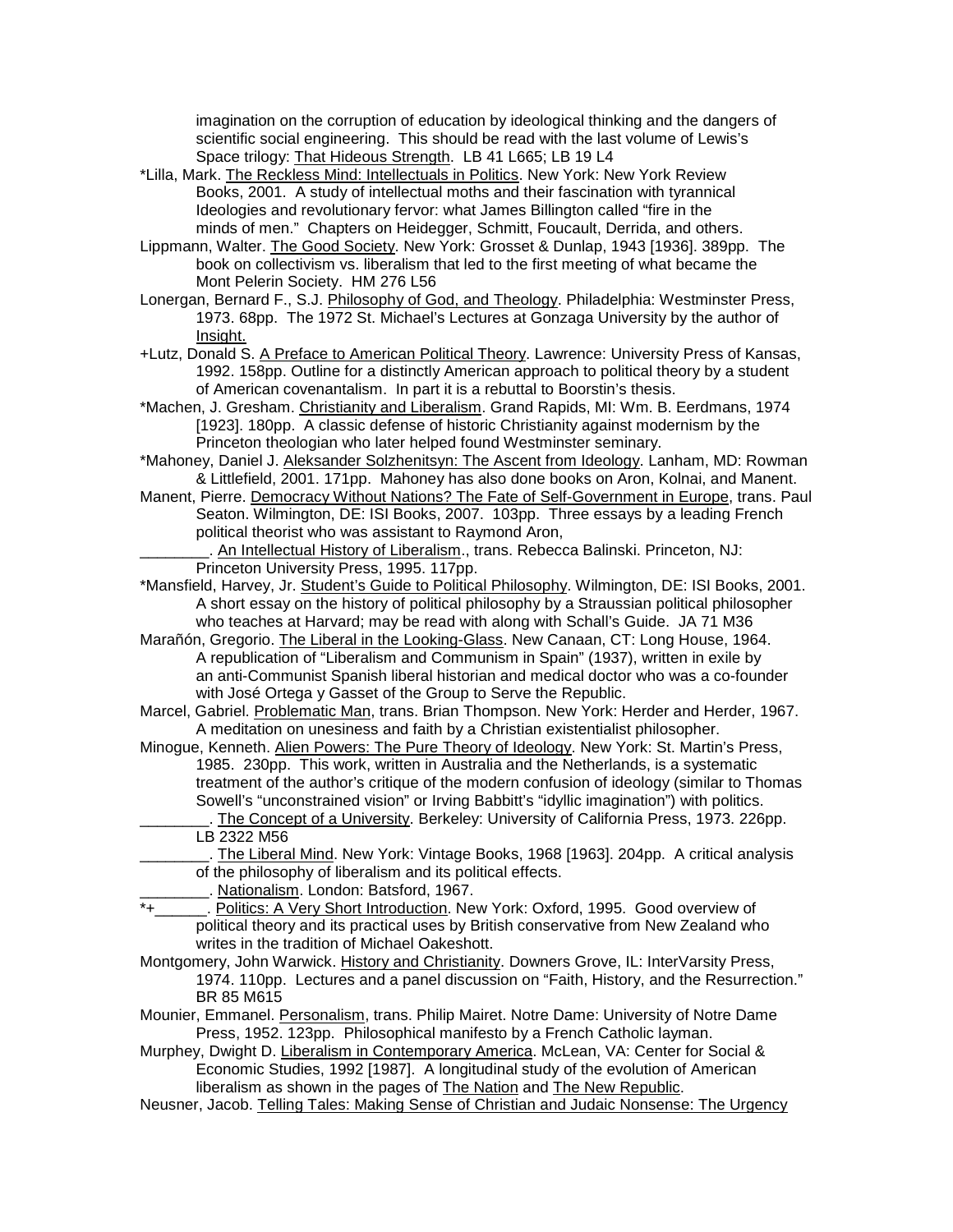and Basis for Judaeo-Christian Dialogue. Louisville, KY: Westminster/John Knox Press, 1993. One of a number of such popular works by perhaps the most prolific rabbinic scholar of our day.

- Nickel, James. Mathematics: Is God Silent? Vallecito, CA: Ross House Books, 1990. 188pp. A Biblical approach to the history, philosophy, and pedagogy of mathematics
- Nisbet, Robert. The Present Age: Progress and Anarchy in Modern America. New York: Harper & Row, 1988. 136pp. A critique of the political and cultural direction of America since the First World War by a leading sociologist and conservative theorist.
- Nock, Albert Jay. Our Enemy, the State. Tampa, FL: Hallberg, 1996 [1935]. 151pp. A classic of the individualist tradition of the Old Right that distinguishes government from the State.
- North, Gary. The Dominion Covenant: Genesis. Tyler, TX: Institute for Christian Economics, 1982. 454pp. The first volume of a continuing economic commentary on the Bible. "From Cosmic Purposelessness to Humanistic Sovereignty" is a trenchant critique of modern thought.
- Ong, Walter J., S.J. The Presence of the Word: Some Prolegomena for Cultural and Religious History. New York: Clarion, 1970. 324pp. The 1964 Terry Lectures on religion in the light of science and philosophy. In chapter two, Ong discusses the history development of communication through three stages of the word: oral, alphabetic, and electronic.
- Ortega y Gasset. History as a System and Other Essays toward a Philosophy of History. New York: W. W. Norton, 1961 [1941]. 269pp. Four essays, including "The Sportive Origin of the State," by a Spanish philosopher and journalist who sought to preserve the best traditions of European liberal thought. D 16.8 O72
- The Revolt of the Masses. New York: W. W. Norton, 1932. 190pp. The 1930 classic study by the great Spanish journalist and philosopher of the characteristic challenges of what has been called the "modern project" and the rise of authoritarian and totalitarian mass movements. CB 103 O713
- Orwell, George. A Collection of Essays. Garden City, NY: Doubleday, 1954. 320pp. "Politics and the English Language" is a classic.
- Pirsig, Robert M. Zen and the Art of Motorcycle Maintenance: An Inquiry into Values. New York: Bantam, 1975. 406pp. Autobiographical novel by a former University of Montana philosophy professor who studied with the famed University of Chicago Committee on Social Thought. CT 275 P648 A33
- Polanyi. Michael. The Tacit Dimension. Garden City, NY: Anchor, 1962. 92pp. The theory of mind presented by the physical chemist and philosopher in the Terry Lectures at Yale.
- Regnery, Henry. Memoirs of a Dissident Publisher. Chicago: Regnery, 1985. 249pp. Vignettes on the writing and publishing of books by the leading conservative publisher.
- Reisman, Judith A., and Edward W. Eichel. Kinsey, Sex and Fraud: The Indoctrination of a People, ed. John H. Court and J. Gordon Muir. Lafayette, LA: Lochinvar-Huntington House, 1990.
- +Rieff, Philip. My Life Among the Deathworks: Illustrations of the Aesthetics of Authority. Vol. 1 of Sacred Order/Social Order. Charlottesville: University of Virginia Press, 2006. The late cultural theorist and Freud scholar, whose Triumph of the Therapeutic opened the door to a critical reconsideration of our "therapeutic" culture, describes our modern "third" culture as death- rather than life-affirming.
- Rosenstock-Huessy, Eugen. The Christian Future: or The Modern Mind Outrun. New York: Charles Scribner's Sons, 1946. 243pp. A remarkable professor of law and history whose Out of Revolution presents the "autobiography of western man" and whose profound personal impact is still evident through his students, including Harold J. Berman and Page Smith.

. The Multiformity of Man. Norwich, CT: Argo Books, 1973. 71pp. A sociological study that illustrates "The Cross of Reality."

- Roszak, Theodore. The Making of a Counter Culture: Reflections on the Technocratic Society and Its Youthful Opposition. Garden City, NY: Anchor, 1969. Along with The Greening of America, one of the most influential sympathetic overviews of the 1960s cultural revolution. Os Guinness's The Dust of Death is a Christian response to that revolution.
- Rushdoony, Rousas John. Christianity and the State. Vallecito, CA: Ross House Books, 1986.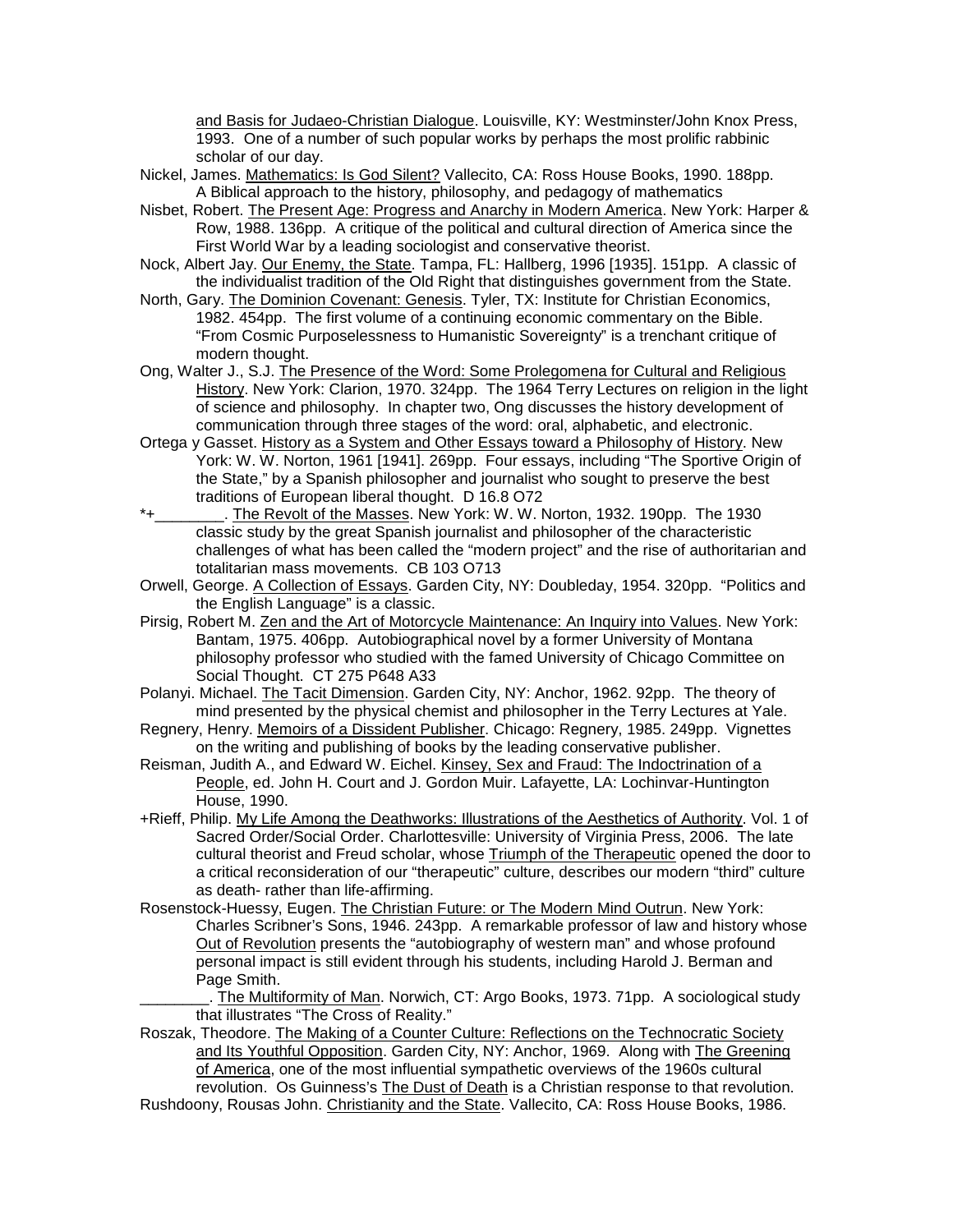192pp. A theological critique of the magnification of the state.

The Flight from Humanity: A Study of the Effect of Neoplatonism on Christianity. Fairfax, VA: Thoburn Press, 1978. 66pp. The widespread influence of dualistic ideas divorces humanity from material realty.

The One and the Many: Studies in the Philosophy of Order and Ultimacy. Fairfax, VA: Thoburn Press, 1978 [1971]. 375pp. The dialecticism of all non-Biblical thought and the trinitarian Christian answer.

Politics of Guilt and Pity. Fairfax, VA: Thoburn Press, 1978 [1970]. A theological critique of modern political and cultural trends.

- Sage, Steven F. Ibsen and Hitler: The Playwright, the Plagiarist, and the Plot for the Third Reich. New York: Carroll & Graf, 2006. A fascinating piece of literary and political detective work that probes the incredible imaginative breadths and depths of a "self-made" messianic savant -- a "Man without Qualities" who becomes the embodiment of Pandaemonium. The author sends such analytical devices as "mimetic desire" and "metanarrative" into an Alice in Wonderland mindscape in which "intertextuality" is transmogrified into "inter-actuality." The book well might be subtitled (after Henry Steele Commager) "How Ibsen Imagined and Hitler Realized the Third Reich."
- Saint-Exupéry, Antoine de. Wind, Sand, and Stars, trans. Lewis Galantière. New York: Harper, Brace & World, 1967 [1939]. Memoirs by the aviator-philosopher who wrote The Little Prince and who disappeared off the coast of France on a reconnaissance mission in 1944. He also witnessed the Spanish Civil War, as did many of the great writers of the day, including Orwell, Weil, Bernanos, and Kuehnelt-Leddihn. PQ 2637 A274 T43
- \*Schaeffer, Francis A. A Christian Manifesto. Westchester, IL: Crossway Books, 1981. A final summation of the importance of applying a Biblical Christian worldview to all of life by the theologian who also wrote How Should We Then Live? and Whatever Happened to the Human Race? BR 115 P7 R9
- . He Is There and He Is Not Silent. Wheaton, IL: Tyndale House, 1972. 100pp. Third volume in a trilogy that includes The God Who Is There and Escape from Reason. BR 100 S34
	- How Should We Then Live?: The Rise and Decline of Western Thought and Culture. Old Tappan, NJ: Fleming H. Revell, 1976. 254pp. An examination of the intellectual and cultural currents that have led to twentieth century thinking. A film series accompanies the book. John W. Whitehead's Grasping at the Wind is a more recent similar effort. BR 115 C5 S33
- \*Schall, James V., S.J. Another Sort of Learning: Selected Contrary Essays on How Finally to Acquire an Education While Still in College or Anywhere Else: Containing Some Belated Advice about How to Employ Your Leisure Time When Ultimate Questions Remain Perplexing in Spite of Your Highest Academic Degree, Together with Sundry Book Lists Nowhere Else in Captivity to Be Found. San Francisco: Ignatius, 1988. 274pp. A Jesuit political philosopher's delightful excursion through various highways and byways of the life of the mind, considered under the aspect of eternity. LB 41 S288
- . The Regensburg Lecture. South Bend, IN: St. Augustine's Press, 2007. A careful analysis of the address by Pope Benedict to the faculty of Regensburg University in September 2006 which stirred controversy over its discussion of the relationship between religion, reason, and culture.

Student's Guide to Liberal Learning. Wilmington, DE: ISI Books, 2000. A short essay that is much in the spirit of his earlier work; may be read with Mansfield. LC 1011 S33

\*Schlossberg, Herbert. Idols for Destruction: Christian Faith and Its Confrontation with American Society. Nashville: Thomas Nelson, 1983. 335pp. A comprehensive Christian critique of modern worldviews and trends. HN 90 M6 S34

<sub>\_</sub>, and Marvin Olasky. Turning Point: A Christian Worldview Declaration. Westchester, IL: Crossway Books, 1987. 149pp. The lead volume in a series of books applying the Biblical Christian worldview in various areas of life.

+Schumaker, Paul, Dwight C. Kiel, and Thomas W. Heilke. Great Ideas/Grand Schemes: Political Ideologies in the Nineteenth and Twentieth Centuries. New York: McGraw-Hill, 1996. 445pp. A systematic comparison of the mainstream variants of the most influential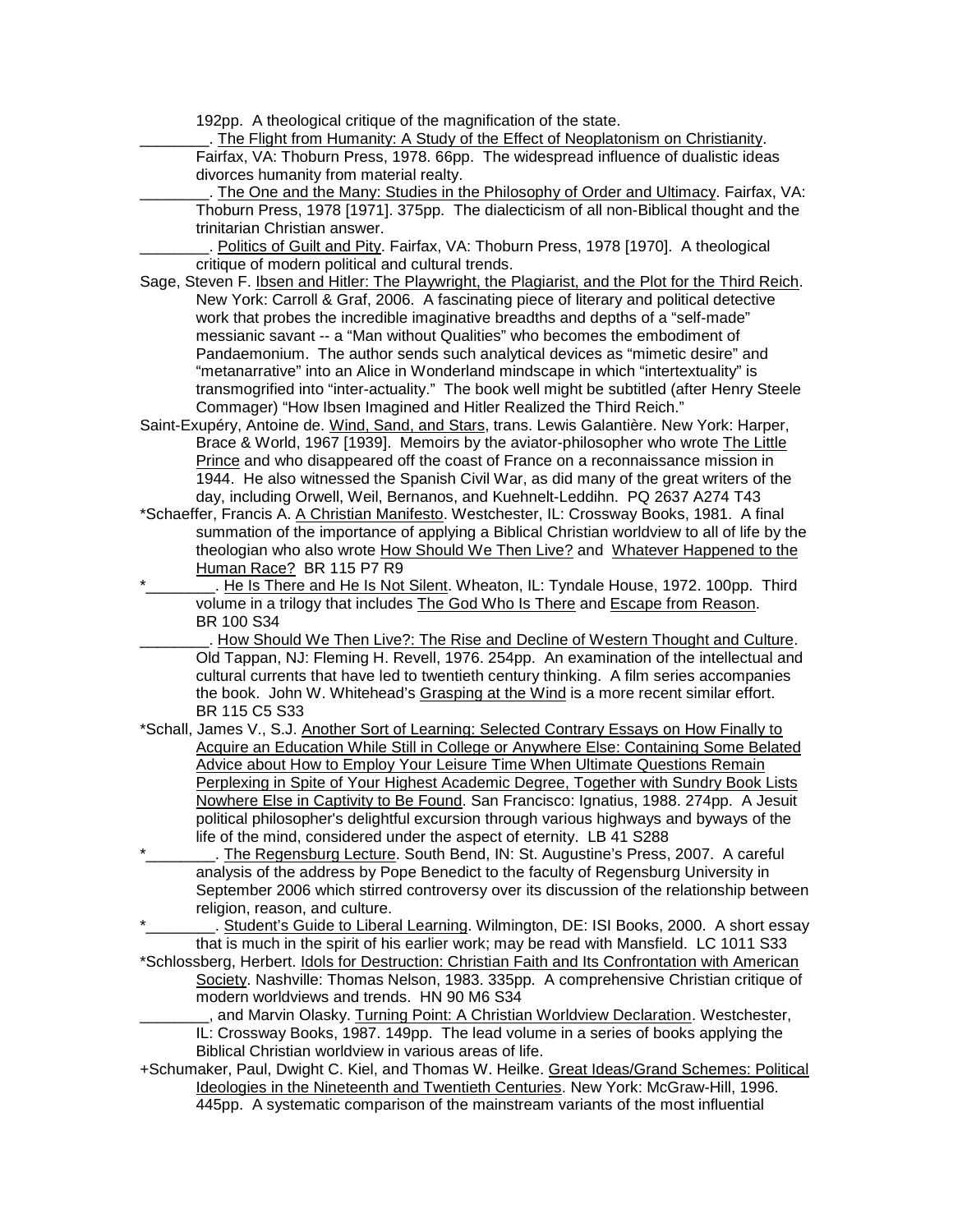modern ideologies beginning with classical liberalism. Reads chapters 1-5 for an overview of the chief ideologies or chapters 1-3 and any two others. Personal copy.

- Scott. Otto J. The Secret Six: John Brown and the Abolitionist Movement. New York: Times Books, 1979. "In the late 1850's a new type of political assassin appeared in the United States. He did not murder the mighty—but the obscure. . . . Yet his purposes were the same as those of his classic predecessors: to force the nation into a new political pattern by creating terror."
- Scruton, Roger. An Intelligent Person's Guide to Modern Culture. South Bend: St. Augustine's Press, 2000. Noting that culture grows out of religion, the author, a cultural conservative, traces what happens to culture when religious faith recedes. "High culture" pursues the recovery of true community through the moral or aesthetic imagination. Although "modernism" enlisted intellectual elites in its preservation, the "culture of repudiation" or "religion of alienation" (diabolic imagination) enlists them to subvert and destroy it. A Political Philosophy: Arguments for Conservatism. London: Continuum, 2006.

Seligman, Adam. The Idea of Civil Society. Princeton: Princeton University Press, 1992. 206pp. Shelley, Bruce L. The Gospel and the American Dream. Portland: Multnomah Press, 1989.

- 189pp. A discussion of four traditions of American intellectual and cultural development: biblical, republican, economic, and therapeutic. BR 526 S57
- Simon, Yves R. Nature and Functions of Authority. The 1940 Aquinas Lectures. Milwaukee: Marquette University Press, 1948. 75pp. Electronic copy.

\*+Singer, C. Gregg. A Theological Interpretation of American History. Nutley, NJ: Craig Press, 1978. 300pp. A critique of American intellectual history that takes a high view of the Puritans and discerns a subsequent falling away. BR 515 S5

Smith, Page. Killing the Spirit: Higher Education in America. New York: Penguin, 1990. 305pp. . Rediscovering Christianity: A History of Modern Democracy and the Christian Ethic. New York: St. Martin's Press, 1994. The author of the People's History of America

- was a student of Samuel Eliot Morison but profoundly influenced by Eugen Rosenstock-Huessy.
- Solzhenitsyn, Alexander, *et al*. From Under the Rubble. Washington: Regnery Gateway, 1981. 294pp. A collection of essays, including Igor Shafarevich's "Socialism in Our Past and Future," which are modeled after Landmarks and edited by one of the great witnesses of the twentieth century, whose One Day in the Life of Ivan Denisovich, Gulag Archipelago, and World Split Apart challenged the Communist system and its apologists in the West. HN 523.5 I913
- \*Sorokin, Pitirim. The Crisis of Our Age: The Social and Cultural Outlook. New York: E. P. Dutton, 1941. 326pp. A comprehensive world view by the highly influential Harvard sociologist who contended that western civilization was entering a phase of disintegration. In his work on *Social and Cultural Dynamics*, Sorokin contended that civilizations go through phases of development: the *ideational* (the founding religious ideas), the *idealistic* (a mature synthesis of supersensory and sensory views of reality, such as occurred in classical Greece in the 5-4C BC and in the High Middle Ages of the 13-14C AD), and the *sensate* (representing a shift to more mundane, materialistic concerns). Sorokin described the last phase of the six-century long sensate period of western civilization as a "*chaotic syncretism*" in which new religions and new values compete with and undercut the old orthodoxy. Even in 1941, Sorokin thought he detected this trend in the West – a decline of creativeness along with a "substitution of quantitative colossalism for a sublime quality" -- and wrote a summary of his views entitled *The Crisis of Our Age*. Sorokin expected that eventually the culture would be revitalized through a new ideational form that would integrate people's lives once again. In later works, such as The American Sex Revolution, he criticized the fads and fallacies of modern social science. HM 101 S76
- Sowell, Thomas. The Vision of the Anointed: Self-Congratulation as a Basis for Social Policy. New York: Basic Books, 1995. 260pp.
- Steyn, Mark. Lights Out: Islam, Free Speech and the Twilight of the West. Woodsville, NH: Stockade Books, 2009. "In this book, Steyn reprints the columns that landed him in trouble with the thought police; takes a stand against the erosion of free speech in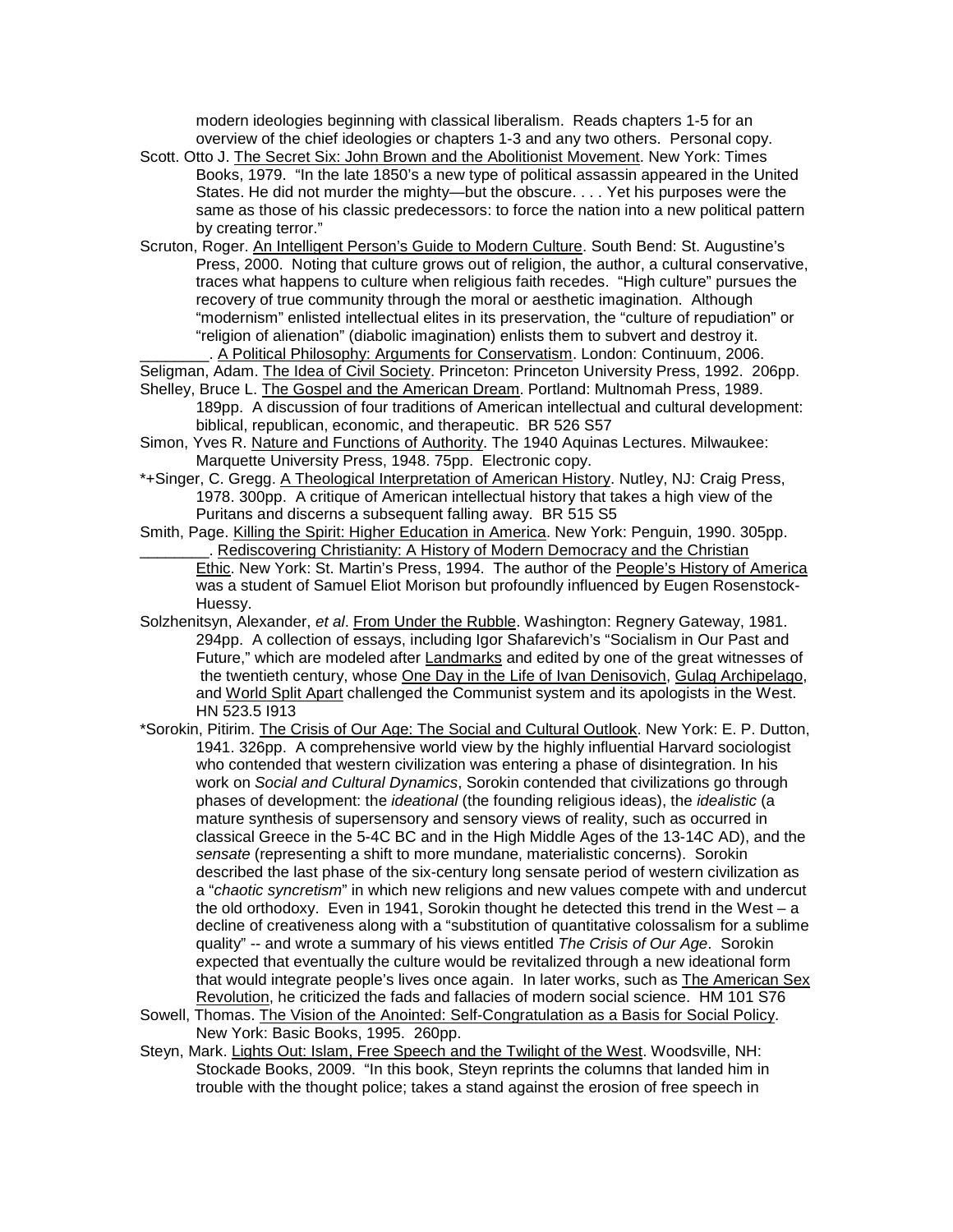Canada, Britain and elsewhere; and considers the broader relationship between Islam and the west in a time of unprecedented demographic transformation."

- Strausz-Hupé, Robert, William R. Kintner, James E. Dougherty, and Alvin J. Cottrell. Protracted Conflict. New York: Harper & Row, 1963 [1959]. A classic study of Communist ideological warfare with applications to similar revolutionary movements. DK 633 S86
- +Thompson, Kenneth W. Fathers of International Thought: The Legacy of Political Thought. Baton Rouge: Louisiana State University Press, 1994. 129pp. An overview of the evolution of international relations theory, summarizing and commenting on the ideas of Plato, Aristotle, Augustine, Thomas Aquinas, Machiavelli, Grotius, Hobbes, Locke, Smith, Hume, Montesquieu, Rousseau, Burke, Kant, Hegel, and Marx. JX 1305 T56
- Tillich, Paul. My Search for Absolutes. New York: Simon and Schuster, 1967. Autobiographical sketch by the liberal theologian whose wife Hannah's memoirs, From Time to Time, show a very different side of his life. BX 4827 T5 A3
- \*Tinder, Glenn. Political Thinking: The Perennial Questions, any edition. Boston: Little, Brown, 1970, 1974, 1979, etc. A Christian political scientist's consideration of the "ultimate questions" as they impinge on political philosophy -- with sections on estrangement and unity, inequality and equality, power, restraints on power, the ends of power, and historical change. JA 81 T56
- Tocqueville, Alexis de. The Old Regime and the French Revolution, trans. Stuart Gilbert. Garden City, NY: Doubleday & Company, 1955. 211pp. Late work by the French political figure whose Democracy in America is an acknowledged classic. DC 138 T6335
- \*Toledano, Ralph de. Cry Havoc! The Great American Bring-down and How It Happened. Washington: Anthem Books, 2006. 235pp. A study of the culture wars launched by Willi Muenzenberg, Gyorgy Lukacs, and other Communist operatives in the 1920s and given Institutional form and guidance through the Frankfurt School, detailing its role in spreading what Paul Gottfried calls "rampant cultural terrorism in America."
- Toulmin, Stephen. Cosmopolis: The Hidden Agenda of Modernity. New York: Free Press, 1990. 209pp. A physicist and professor of humanities traces the development of modern thought back to a reaction against the wars of religion.
- Valéry, Paul. History and Politics, trans. Denise Folliot and Jackson Matthews. New York: Pantheon, 1962. 565pp. A collection of the poet's prose writings, introduced and followed with a letter by Salvador de Madariaga. Part I, "Mind, World, and History," is recommended. PQ 2643 A26 A23
- Verbrugge, Magnus, M.D. Alive: An Enquiry into the Origin and Meaning of Life. Vallecito, CA: Ross House Books, 1984. 150pp. An analysis of the presuppositions of modern naturalistic science by the son-in-law of the Dutch Christian philosopher, Herman Dooyeweerd. QH 325 V44
- Voegelin, Eric. The New Science of Politics: An Introduction. Chicago: University of Chicago Press, 1952. 189pp. A challenging critique of modern political science and non-liberal ideological movements by one of the great modern political theorists. JC 25 V6
- Voltaire. Candide: or Optimism, trans. John Butt. Baltimore: Penguin, 1951 [1758]. 144pp. A satirical novel on the problem of suffering, much of it suffered by the hero, whose teacher, Dr. Pangloss, considers this "the best of all possible worlds." PQ 2082 C3
- Weaver, Richard M. Ideas Have Consequences. Chicago: University of Chicago, 1948. 187pp. One of the founding works of the conservative intellectual movement: a critique of the Modern mind and its deviation – *via* medieval nominalism – from Christian realism. CB 19 L4
- Weigel, George. The Cube and the Cathedral: Europe, America, and Politics Without God. New York: Basic, 2005. A series of vignettes that reflect the spiritual challenges faced by the Modern world (especially Europe but also America) today. It may be regarded as a realworld meditation of Christ' parable in Luke 11:24-26. The metaphor of its title is reminiscent of Henry Adams's "The Virgin and the Dynamo," but treated from an explicitly (Catholic) Christian standpoint.
- Weil, Simone. The Iliad: or the Poem of Force. Wallingford, PA: Pendle Hill, 1957 [1940]. 37pp. An examination of force, defined as "that *x* that turns anybody who is subjected to it into a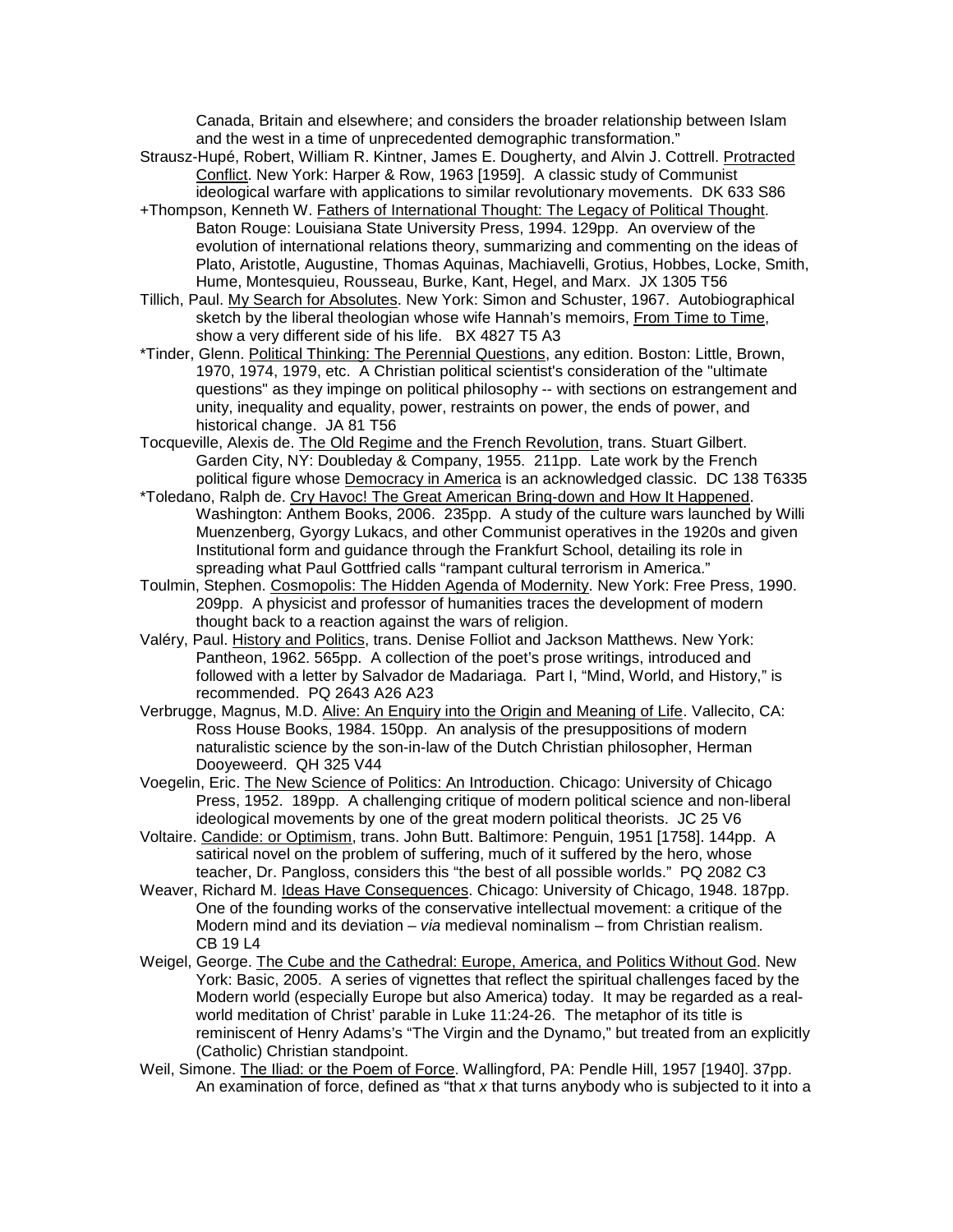*thing*," by a Jewish-Christian teacher and philosopher after the fall of France. Reprinted in War and the Iliad.

\_\_\_\_\_\_\_\_. The Need for Roots: Prelude to a Declaration of Duties toward Mankind, trans. Arthur Wills. New York: Harper Colophon, 1971 [1952]. 302pp. Commissioned by the Free French in London early in 1943, the year the author died.

- Wiener, Norbert. The Human Use of Human Beings: Cybernetics and Society. New York: Avon, 1967 [1950]. 264pp. The MIT mathematician and founder of cybernetics in the late 1940s explores the impact of computer technology on society. Q 175 W6517
- Wilson, Colin. The Outsider. New York: Dell, 1956. 281pp. Inaugural work of literary criticism and phenomenal best seller by a young English factory worker who espoused what he called the new existentialism.
- \*Woiwode, Larry. Acts. New York: HarperCollins, 1993. 236pp. A novelist's discussion of the Church, his life, and writing. The author is the poet laureate of North Dakota.
- \*Zacharias, Ravi. A Shattered Visage: The Real Face of Atheism. Brentwood, TN: Wolgemuth & Hyatt, 1990. 193pp. A Christian intellectual apologetic in the tradition of C. S. Lewis and Francis Schaeffer. BT 1211 Z3
- +Zelinsky, Wilbur. The Cultural Geography of the United States, revised ed. New York: Prentice-Hall, 1992.

#### **Other Library Resources**

- Aron, Raymond. Thinking Politically: A Liberal in the Age of Ideology. New Brunswick, NJ: Transaction, 1997. CT 3990 A76
- Dougherty, James E., and Robert L. Pfaltzgraff, Jr. Contending Theories of International Relations. Philadelphia: J. B. Lippincott, 1971. JX 1395 O67
- Finkielkraut, Alain. The Defeat of the Mind, trans. Judith Friedlander. New York: Columbia University Press, 1995. CB 426 F5613
- Fogel, Robert William. The Slavery Debates, 1952-1990: A Retrospective. Baton Rouge: Louisiana State University Press, 2003. See "How the Antislavery Struggle Reshaped American Civilization," pp. 68-70. E 441 F625
- Gamble, Richard M. The War for Righteousness: Progressive Christianity, the Great War, and the Rise of the Messianic Nation. Wilmington, DE: ISI, 2003. D 639 R4 G322
- Godawa, Brian. Hollywood Worldviews: Watching Films with Wisdom & Discernment. Downers Grove, IL: InterVarsity Press, 2002.
- Greer, Robert C. Mapping Postmodernism: A Survey of Christian Options. Downers Grove, IL: InterVarsity Press, 2003. BR 115 P74 G74
- Joly, Maurice. The Dialogue in Hell Between Machiavelli and Montesquieu: Humanitarian Despotism and the Conditions of Modern Tyranny, trans. and ed. John S. Waggoner. Lanham, MD: Lexington, 2002. The major source of a famous forgery by the Tsar's secret police: The Protocols of the Learned Elders of Zion. JC 229 J5713
- Lawrence, John Shelton, and Robert Jewett. The Myth of the American Superhero. Grand Rapids: William B. Eerdmans, 2002. E 169.12 L36
- Mandelbaum, The Ideas That Conquered the World: Peace, Democracy, and Free Markets in the Twenty-first Century. New York: Public Affairs, 2002. D 860 M35
- McConnell, Michael W., Robert F. Cochran, Jr., and Angela C. Carmella, eds. Christian Perspectives on Legal Thought. New Haven: Yale University Press, 2001. Essays in the tradition of Harold Berman (a student of Eugen Rosenstock-Huessy). BR 115 L28 C475
- Merry, Robert W. Sands of Empire: Missionary Zeal, American Foreign Policy, and the Hazards of Global Ambition. New York: Simon & Schuster, 2005.
- Norwood, Stephen H. The Third Reich in the Ivory Tower: Complicity and Conflict on American Campuses. Cambridge: Cambridge University Press, 2009.
- Oakley, Francis. The Medieval Experience. Toronto: University of Toronto Press, 1988. CB 351 O24
- O'Donovan, Oliver. The Desire of the Nations: Rediscovering the Roots of Political Theology. Cambridge: Cambridge University Press, 1996. BR 115 P7 O36 1999